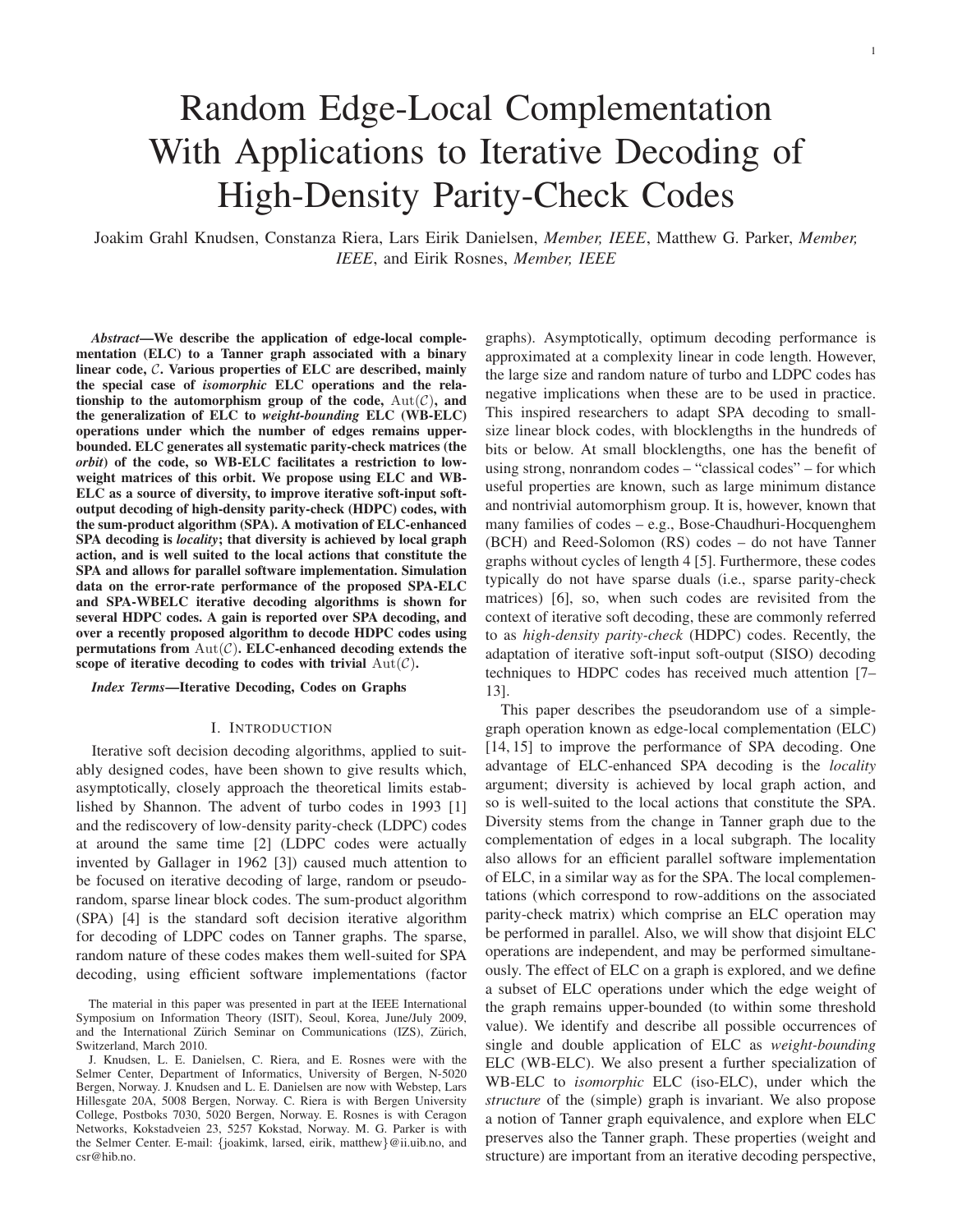and are targeted to improve the error-rate performance of a SISO HDPC decoder based on interleaving SPA iterations with random ELC or WB-ELC operations, giving a novel SPA-ELC and a SPA-WBELC decoding algorithm. ELC-enhanced decoding is a very general technique, and may be applied to a wider range of codes than other algorithms which rely on strong structural properties of the code (e.g., a large automorphism group). For other applications of WB-ELC, e.g., weight reduction, we refer to [16].

## *A. Outline*

This paper is organized as follows. The ELC operation, which is typically defined for a simple graph, is described in Section II. A discussion on the action of ELC, in terms of the resulting graphs, focuses, firstly, on structurally distinct graphs, and, secondly, on isomorphic graphs with a link to the automorphism group of the code. Section III presents WB-ELC, where the action of ELC is discussed in terms of a maximum permitted weight of the resulting graphs. Finally, in Section IV, the use of ELC and WB-ELC as sources of diversity during SPA decoding is described. Two proposed decoding algorithms – SPA-ELC and SPA-WBELC – are described, simulated, and compared against other relevant decoding algorithms on several HDPC codes.

#### *B. Preliminaries*

A binary linear code  $C$  of length  $n$ , dimension  $k$ , and minimum distance  $d_{\min}$  is denoted by  $[n, k, d_{\min}]$ , where  $d_{\min}$ is defined as the minimum Hamming weight of any nonzero codeword. The dual code is  $C^{\perp}$ , containing the codewords orthogonal to C, and if  $C = C^{\perp}$  we say the code is self-dual. Permutations are written in cycle notation, where we only specify the indices of the affected positions. For example, given a length-6 vector **v** and a permutation  $\pi = (0, 1, 2)(3, 4)$ , then  $u = \pi(v)$  means  $v_0 \rightarrow u_1, v_1 \rightarrow u_2, v_2 \rightarrow u_0, v_3 \rightarrow u_4$ , and  $v_4 \rightarrow u_3$ , while  $v_5 \rightarrow u_5$ . Similarily,  $\pi(H)$  permutes the columns of a matrix,  $H$ . The identity permutation, affecting no positions, is, then,  $\pi = \emptyset$ . The automorphism group of the code,  $Aut(\mathcal{C})$ , is the group of permutations,  $\sigma$ , which preserve the code,  $Aut(\mathcal{C}) = {\sigma : \sigma(\mathcal{C}) = \mathcal{C}}$ . It is well-known that  $Aut(\mathcal{C}) = Aut(\mathcal{C}^{\perp})$ , and permutations are typically applied to H (which generates  $C^{\perp}$ ) during decoding, or (more conveniently) to the soft-input vector containing the *a posteriori* probability (APP) values [9]. If  $Aut(\mathcal{C})$  consists of the identity permutation alone, we say  $Aut(\mathcal{C})$  is trivial.

Let  $I_k$  be the identity matrix of size  $k$ , where we use the shorthand notation I when the dimension is not important. The generator matrix, G, generates C, which gives  $GH<sup>T</sup> = 0$ where  $(\cdot)^T$  denotes the transpose of its argument. H is said to be *systematic* if its columns can be reordered into the *standard form*

$$
\pi(H) = [I_{n-k} | P]
$$
 (1)

by some column permutation  $\pi$  (not necessarily in Aut(C)). The column indices  $0, 1, \ldots, n-1$  are referred to as the  $coordinates$  of the code. An information set,  $I$ , of the code corresponds to any set of  $k$  columns in  $G$  which can be reduced to an identity submatrix by means of Gaussian elimination (GE). The *n*−*k* columns at positions  $P := \{0, 1, \ldots, n-1\} \setminus \mathcal{I}$ form a parity set. Note that an information set corresponds to a parity set of the dual code, such that  $\mathcal I$  refers to the P-part of H. In a systematic parity-check matrix, the columns indexed by  $P$  are referred to as systematic (i.e., weight-1) columns, while the remaining columns (of weight greater than 1) are *nonsystematic*. The (row) index of the single nonzero entry of a systematic column  $\mathbf{h}_i, i \in \mathcal{P}$ , is denoted by row $(i) \in$ [0,  $n-k$ ]. In standard form (1), row $(i) = i, 0 \le i \le n-k$ . The weight of a matrix,  $H$ , (i.e., the number of nonzero entries) is denoted by  $|H|$ .

The Tanner graph,  $TG(H)$ , associated with H is a  $(2n$ k)-node bipartite graph with adjacency matrix  $\textbf{TG}(H)$  =  $\begin{bmatrix} 0 & H \\ H^T & 0 \end{bmatrix}$ . (At some abuse of notation, we denote both graph and adjacency matrix by  $TG(H)$ .) From now on we will assume that  $H$  is systematic. We will also assume no pairwise identical columns, i.e.,  $d_{\min} > 2$ . The *n* "variable" nodes, denoted by  $v_i$ ,  $0 \le i < n$  and corresponding to columns of H, are partitioned into  $|\mathcal{P}| = n - k$  systematic and  $|\mathcal{I}| = k$ nonsystematic nodes, where the former have degree one. The  $n-k$  "check" nodes of  $\mathbf{TG}(H)$ , denoted by  $f_i$ ,  $0 \leq j < n-k$ and corresponding to rows of  $H$ , each have an associated (adjacent) systematic variable node. By grouping each check node with its associated systematic (variable) node, an n-node,  $(n - k, k)$ -bipartite, simple (i.e., undirected, with no double edges or loops) graph (BSG) is produced, with adjacency matrix,  $G = (\mathcal{U} \cup \mathcal{V}, \ \mathcal{E}) = \pi^{-1} \begin{bmatrix} 0 & P \\ P^T & 0 \end{bmatrix}$ , where  $\pi^{-1}$  undoes the reordering in (1).  $\mathcal E$  is the set of edges. The bipartition  $(U, V)$  contains the  $n - k$  grouped check/systematic variable nodes and the nonsystematic variable nodes, respectively. Furthermore, a permutation (here,  $\pi^{-1}$ ) acts on both columns and rows of  $G$ . By keeping a record of the bipartition at all times, we have a one-to-one mapping between a Tanner graph and a BSG. In summary, given a code represented by some  $TG(H)$ , we construct a BSG by ignoring the systematic variable nodes – see Fig. 2. The number of edges in  $G$  is  $|\mathcal{G}| = |\mathcal{E}| = |H| - (n - k)$  which we refer to as the weight of  $\mathcal{G}$ . If nodes in U and V have average degree  $\bar{\rho}$  and  $\bar{\gamma}$ , respectively, we have that  $|\mathcal{G}| = k\overline{\gamma} = (n-k)\overline{\rho}$ . The local neighborhood of a node  $v$  is the set of nodes adjacent to  $v$ , and is denoted by  $\mathcal{N}_v$ , while  $\mathcal{N}_v^u$  is shorthand notation for  $\mathcal{N}_v \setminus \{u\}$ . Let  $\mathcal{E}_{A,B}$ denote the subgraph induced by the nodes in  $A \cup B$  – i.e., a set of  $|\mathcal{E}_{A,B}|$  edges. Furthermore,  $\mathcal{E}_{u,v}$  is shorthand notation for  $\mathcal{E}_{\mathcal{N}_u^v, \mathcal{N}_v^u}$ , the local neighborhood of the edge  $(u, v)$ . We use the notation  $\{(u, v), \ldots, (u', v')\}$  for an ordered list of edges. Define the *distance* between edges (or *nonedges*) (u, v) and  $(u', v')$  as the shortest path between the sets of nodes,  $\{u, v\}$ and  $\{u', v'\}.$ 

## II. EDGE-LOCAL COMPLEMENTATION

ELC is defined on an edge of a simple graph,  $G$  [14]. We consider only bipartite graphs in this work, which simplifies the description. ELC on an edge  $(u, v) \in \mathcal{G}$  will complement the edges of  $\mathcal{E}_{u,v}$  (replacing edges with nonedges and vice versa) followed by swapping the nodes u and  $v$  – see Fig. 1. In this sense ELC is a local operation as it only affects edges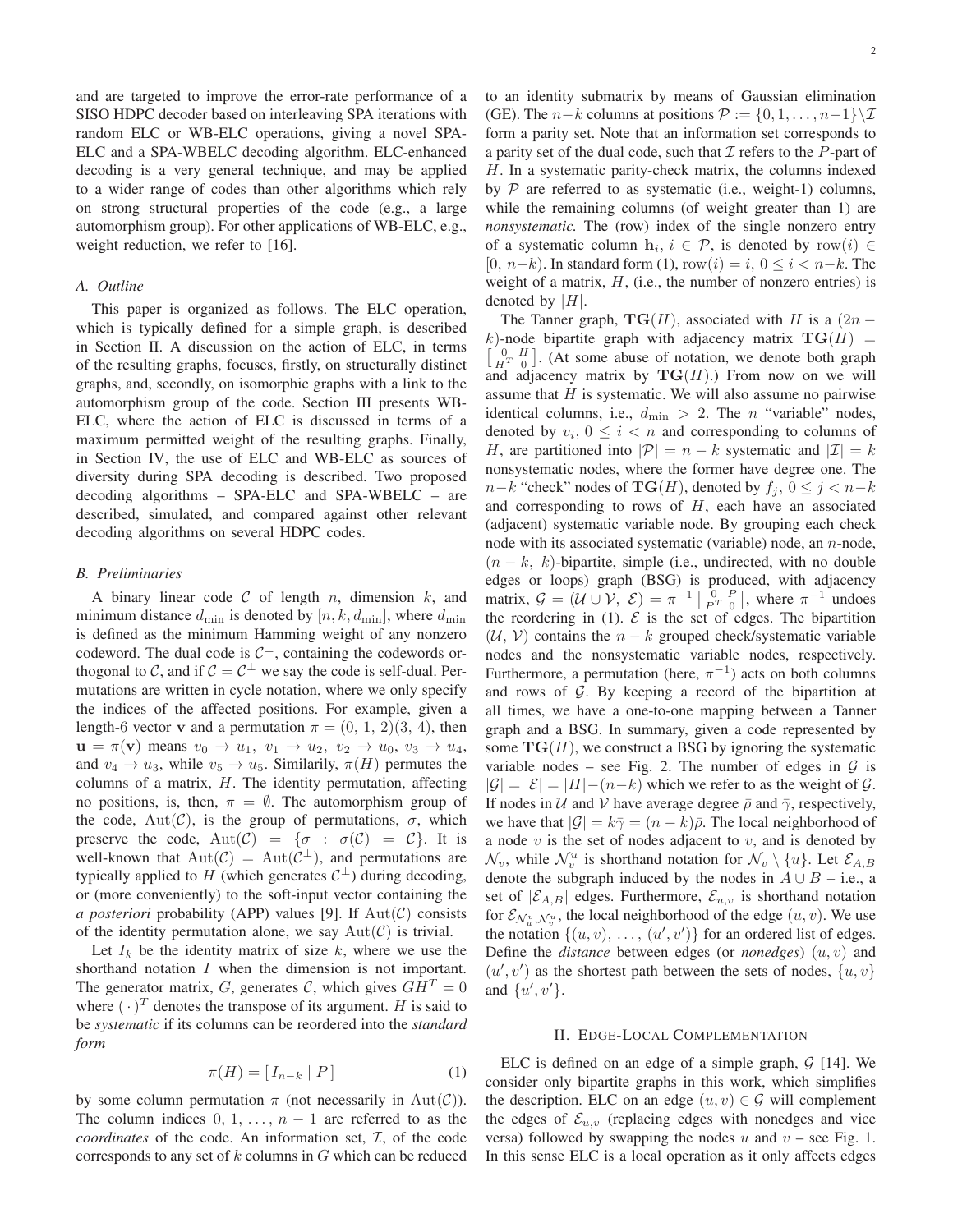

Fig. 1. ELC on edge  $(u, v)$  of a BSG. Curved links indicate arbitrary edges. Bold links mean that the edges connecting the two sets have been complemented; edges are replaced by nonedges, and vice versa. This graph may be a subgraph of a larger graph, in which case the rest of the graph remains unchanged.



Fig. 2. Example of ELC on a small [9, 4, 4] code, showing also the corresponding Tanner graphs. White and grey nodes correspond to  $\mathcal V$  and  $U$ , respectively.

within distance 1 from the ELC edge,  $(u, v)$ . The resulting graph, after ELC, is denoted by  $\mathcal{G}_{(u,v)}$ . ELC (on a simple graph) is a self-invertible operation as two ELC operations on the same edge is the identity operation,  $\mathcal{G}_{\{(u,v),(u,v)\}} = \mathcal{G}.$ The number of edges affected (inserted or removed) by the application of ELC is, on average,

$$
|\mathcal{N}_u^v| |\mathcal{N}_v^u| \approx (\bar{\gamma} - 1)(\bar{\rho} - 1). \tag{2}
$$

For decoding purposes it is convenient to interpret ELC as an operation directly on  $TG(H)$ , implicitly considering the corresponding simple graph. From this perspective, it is easily seen that one ELC operation implements the reduction stage of GE (i.e., row additions) on a single column of H. On  $TG(H)$ , ELC is invertible but not self-invertible.

*Example 1:* Consider the optimal (in terms of  $d_{\text{min}}$ ) [9, 4, 4] code, and the Tanner graph shown in Fig. 2(a). Fig. 2(b) shows the corresponding BSG. Fig. 2(d) shows  $G_{(0,5)}$  after ELC on  $(0, 5) \in \mathcal{G}$ , with the resulting Tanner graph in Fig. 2(c). ELC applied directly to edge  $(f_0, v_5) \in \mathbf{TG}(H)$  amounts to adding row 0 to rows 1, 2, and 3 of  $H$ , to get  $H'$ 

$$
H = \begin{bmatrix} 1 & 0 & 0 & 0 & 0 & 1 & 1 & 1 & 1 \\ 0 & 1 & 1 & 0 & 0 & 1 & 1 & 0 & 1 \\ 0 & 0 & 1 & 0 & 1 & 1 & 0 & 0 & 0 \\ 0 & 0 & 0 & 1 & 1 & 1 & 1 & 0 & 0 \end{bmatrix}^+_{+} \quad \rightarrow \quad \begin{bmatrix} 1 & 0 & 0 & 0 & 0 & 1 & 1 & 1 & 1 \\ 1 & 1 & 0 & 0 & 1 & 0 & 1 & 0 \\ 1 & 0 & 1 & 0 & 0 & 1 & 1 & 1 \\ 1 & 0 & 0 & 1 & 1 & 0 & 0 & 0 & 1 \end{bmatrix} = H'.
$$

Column 5 has been reduced to systematic form, and row additions have effectively swapped columns 0 and 5 between  $I$  and  $P$ , giving a new information (and parity) set of the code. The inverse of ELC on  $(f_0, v_5)$  is ELC on  $(f_0, v_0)$ , due to the changed bipartition.

The link to GE emphasizes that ELC always preserves the code (i.e., the null space of  $H$ ). Implemented on the Tanner graph, the inverse operation must reflect the changed information set (bipartition), as shown in Fig. 2. In this work, we refer to ELC on  $\mathcal G$  and on  $\mathbf{TG}(H)$  interchangeably, using the simple graph definition to simplify descriptions and proofs, whilst using the Tanner graph version for practical implementation in software. We shall use the shorthand notation  $(u, v)$  in the following also when referring to an edge in a Tanner graph (omitting the notation ' $f'$  and 'v'). From a Tanner graph perspective, ELC can be implemented locally and concurrently in software by letting each check node,  $u \in \mathcal{N}_v$ , complement its subset of  $\mathcal{E}_{u,v}$ .

## *A. Minimum-Length ELC Sequence Between Two Structures*

The set of structurally distinct graphs which arise by iteratively doing ELC on all edges of a BSG, G, pruning the recursion tree on repeated graphs, is known as the orbit of the graph. This orbit is the same for all graphs corresponding to the same code, so we may refer to it as the orbit of the code. Structural distinctness is with respect to graph isomorphism. By using the software package Nauty [17], we obtain a canonical form of a simple graph, denoted by  $N(G)$ . Thus, for two simple graphs G and G', we have that  $G \stackrel{\text{iso}}{=} G' \Leftrightarrow N(G) = N(G')$ . The oneto-one relationship between a graph and a parity-check matrix (up to node labelling) means that we may also speak of the orbit as a set of parity-check matrices.

If a code has only one graph in its orbit, we say that it is an *ELC-preserved* code (or, equivalently, since this graph is unique, we may say that the graph is ELC-preserved) [18].

*Theorem 1 (ELC sequence):* A minimum-length ELC sequence  $e = \{(u_0, v_0), \ldots, (u_{l-1}, v_{l-1})\}$  can be found to convert a systematic matrix  $H$  into another systematic matrix  $H'$  (up to row permutations), where  $H$  and  $H'$  span the same space (they are in the same orbit), by comparing the corresponding bipartitions as represented by the parity sets P and P'. The length, l, of e is  $0 \le l \le \min(n-k, k)$ . Depending on  $H$ , the sequence e may not be unique, so equivalent sequences may be derived from  $P$  and  $P'$ .

*Proof:* ELC generates the entire orbit [15], and in particular all systematic parity-check matrices for the corresponding code, so such a sequence e must exist. Since a systematic basis for a (dual) code is uniquely defined (up to row permutations) by its parity set, the information set (i.e., the  $P$ -part of  $H$ ) is a function of the parity set. Thus, by comparing  $P$  and  $\mathcal{P}'$ , we determine which coordinates are in opposite partitions, and shall be swapped. Each ELC operation preserves the (dual) code, and has the effect of swapping a pair of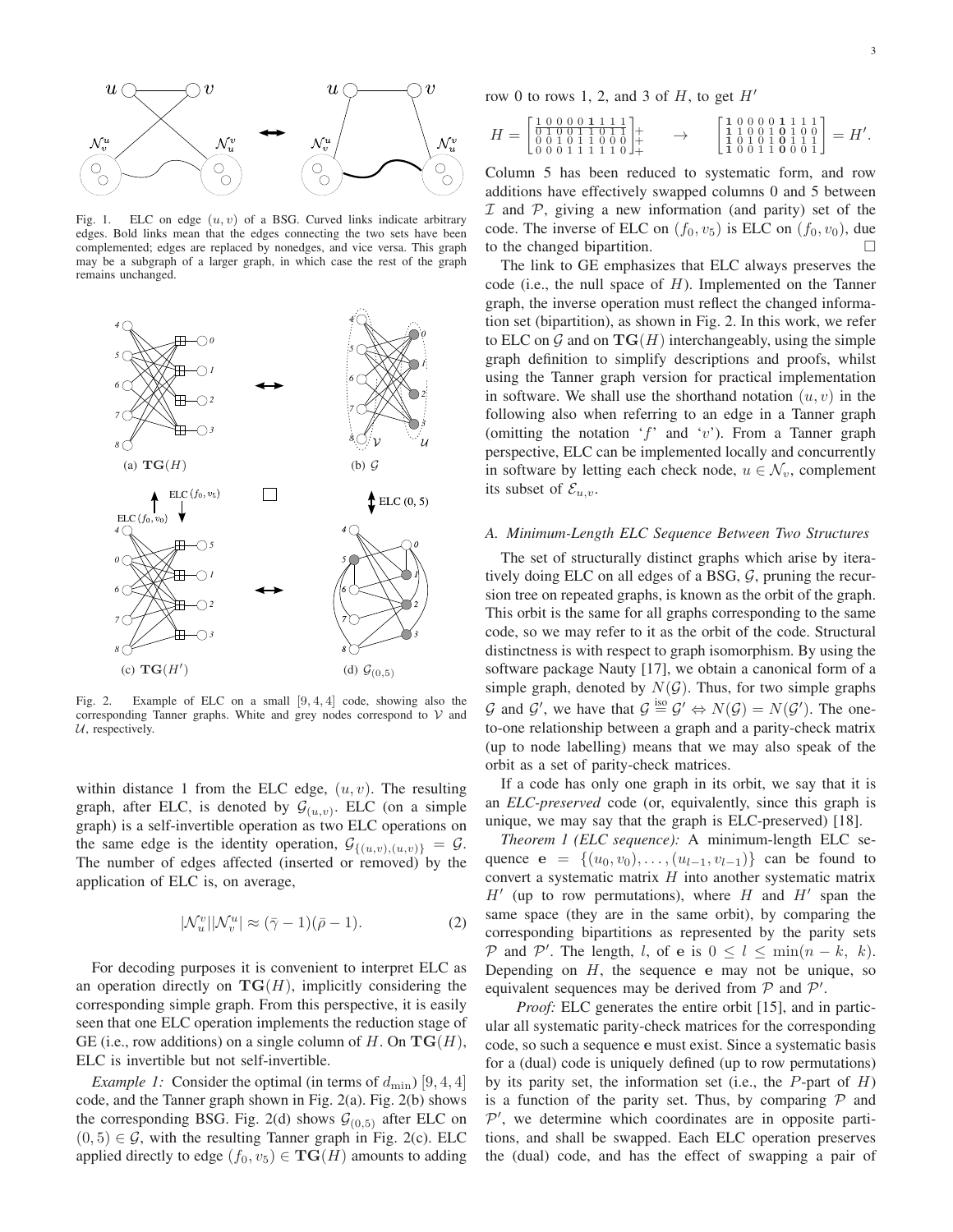## Algorithm  $1$  MIN\_ELC( $H$ ,  $H'$ )

1:  $\mathcal{L} := \mathcal{P} \setminus \mathcal{P}'$ ,  $\mathcal{S} := \mathcal{P}' \setminus \mathcal{P}$ ,  $\mathbf{e} := \emptyset$ 

2: **while**  $S \neq \emptyset$  **do** 

- 3: choose and remove any  $s \in S$ , as well as any  $r \in \mathcal{L}$ s.t.  $(\text{row}(r), s) \in \mathbf{TG}(H)$
- 4: ELC on  $(row(r), s)$  on  $\mathbf{TG}(H)$
- 5:  $\mathbf{e} := \mathbf{e} \cup (\text{row}(r), s)$
- 6: **end while**

positions between  $\mathcal I$  and  $\mathcal P$  (i.e., columns in H), along with some "residual" modifications to  $H$  resulting from the rowadditions. To modify  $H$  into  $H'$ , we may thus focus on swapping corresponding pairs of columns (via ELC) from  $P$ into  $\mathcal{P}'$ , to give the *I*-part of  $H'$ , and the residual modifications must "resolve" into the required P-part (since the P-part is unique given the  $I$ -part). Then, the submatrices  $I$  and  $I'$ are equal, from which it follows that  $P = P'$ , such that  $H = H'$  (up to row permutations). Alg. 1 is a constructive proof of this theorem, showing how  $P$  and  $P'$  are used to determine a corresponding ELC sequence. ELC has the effect of swapping exactly one pair of positions between  $\mathcal I$  and  $\mathcal P$ , so the length of e must be exactly  $l = |\mathcal{P} \backslash \mathcal{P}'|$ , upper-bounded by min $(n - k, k)$ .

The difference (coordinates to swap) corresponds to the sets  $\mathcal{L} = \mathcal{P} \setminus \mathcal{P}'$  and  $\mathcal{S} = \mathcal{P}' \setminus \mathcal{P}$ . As each position in the identity (sub) matrix is unique,  $r \in \mathcal{L}$  can be viewed as a row-index, where r is chosen such that  $(row(r), s) \in \mathbf{TG}(H)$ , given  $s \in S$ . Theorem 1 shows that at least one such (possibly empty) sequence of valid choices must exist, if and only if  $H$  and  $H'$  are in the same orbit. When several valid choices of r exist, branch points arise in the algorithm which all lead to equivalent ELC sequences; the resulting Tanner graphs are exactly the same (although the matrices may be different, but only in terms of row permutations) – see Section II-B for further discussion.

*Example 2:* Consider the [14, 7, 3] doubly circulant quadratic residue (QR) code. The orbit of this code consists of 11 graphs. Choosing two distinct graphs,  $G$  and  $G'$ , we must have that  $N(G) \neq N(G')$ . Let H be a parity-check matrix corresponding to  $G$ , and  $H'$  correspond to  $G'$ ;

| $H =$           |                                                         |
|-----------------|---------------------------------------------------------|
| 10001001010011  | $\lceil 0\ 1\ 0\ 0\ 0\ 0\ 0\ 0\ 1\ 1\ 1\ 0\ 1\ 0\rceil$ |
| 11001001101001  | 11001010000000                                          |
| 10100001101001  | 01101000000000                                          |
| 00011001101001  | 00011010000000                                          |
| 0000100010011   | 0000101100111                                           |
| 10001100000000  | 01000110000000                                          |
| 000000011101001 | 100000011101001                                         |

It is easily seen that  $G$  and  $G'$  are indeed nonisomorphic, simply by verifying that  $|H| \neq |H'|$ . The parity sets are  $\mathcal{P} = \{1, 2, 3, 5, 6, 9, 11\}$  and  $\mathcal{P}' = \{0, 2, 3, 5, 9, 11, 13\}$ , and Alg. 1 computes  $\mathcal{L} = \{1, 6\}$  and  $\mathcal{S} = \{0, 13\}$ . Choosing (and removing)  $s = 13$ , we find that  $r = 1$  gives the edge  $(row(1), 13) = (1, 13) \in \mathbf{TG}(H)$ . Let  $H_{(1,13)}$  be the resulting matrix after ELC. Finally, the remaining value  $s = 0$  gives  $r = 6$ , where edge  $(row(6), 0) = (6, 0) \in \mathbf{TG}(H_{(1,13)})$ ;

| $H\prime$<br>1.13 | $\{\{(1,13),(6,0)\}\}$ |
|-------------------|------------------------|
| 01000000111010    | 010000001110           |
| 11001001101001    | 0000001110100          |
| 01101000000000    | 01101000000000         |
| 11010000000000    | 00011010000000         |
| 11000001001110    | 0000101100111          |
| 10001100000000    | 01000110000000         |

By swapping rows 1 and 6,  $H_{\{(1,13),(6,0)\}}$  equals  $H'$  so these give the same Tanner graph. That the ELC sequence  $e =$  $\{(1, 13), (6, 0)\}\$ is not unique is reflected by Alg. 1. Different choices (of s) would result in the sequences  $\{(1,0), (6, 13)\}\$ and  $\{(6, 13), (1, 0)\}$ , which both give the "target" matrix, H' (up to row-equivalence). The sequence  $\{(6,0), (1,13)\}\,$ however, is not possible, since the edge  $(6,0) \notin \mathbf{TG}(H)$ .<sup>1</sup>

## *B. Tanner Graph Invariants*

In the context of graph-based, iterative decoding, we are interested in discerning distinct Tanner graphs, when these may correspond to isomorphic BSGs. A linear code is preserved under elementary row operations (i.e., row additions and row permutations) on the associated linear basis (parity-check matrix). However, columns (code coordinates) correspond to variable nodes in the Tanner graph, on which channel inputs are attached. Column permutations which preserve the code, comprise  $Aut(\mathcal{C})$ .

We define two Tanner graphs  $TG(H)$  and  $TG(H')$  as isomorphic if and only if the rows of  $H'$  can be permuted to give the exact same matrix  $H$ . A parity-check matrix,  $H$ , can be put in canonical form, denoted by  $R(H)$ , by sorting its rows in lexicographical order,  $TG(H) = TG(H') \Leftrightarrow R(H) =$  $R(H')$ . Here, we define H and H' as *row-equivalent*. From a decoding perspective, distinct Tanner graphs give increased diversity. In the case where the BSGs are isomorphic, the structural properties (e.g., matrix weight, and number and length of short cycles, etc.) are also preserved. A sequence of ELC operations connecting two parity-check matrices for the same code,  $H \neq H'$ , with isomorphic BSGs,  $N(G) = N(G')$ , has previously been defined as an *iso-ELC sequence* [20]. (The ELC operation is sometimes referred to as a *pivot* operation.)

*Definition 1:* A permutation  $\theta \in Aut(C)$  is called *trivial* if and only if  $\mathbf{TG}(H) = \mathbf{TG}(\theta(H)).$ 

*Theorem 2 (ELC finds entire*  $Aut(C)$ *)*: Each nontrivial permutation in  $Aut(\mathcal{C})$ , for a given H, is associated with an iso-ELC sequence of length l, for  $1 \le l \le \min(n-k, k)$ . The particular sequence depends on the parity set,  $P$ , (i.e., on  $H$ ), and is not unique.

*Proof:* For each nontrivial permutation  $\sigma \in Aut(\mathcal{C})$ , H and  $\sigma(H)$  are two (nonisomorphic) systematic parity-check matrices for  $C$ , i.e., they both span the same space, and the result follows from Theorem 1.

We will now explore the algebraic properties of  $Aut(\mathcal{C})$ , as a function of a specific parity-check matrix. Keep in mind the relationship between  $Aut(\mathcal{C})$  and ELC operations derived in Theorem 2. The "potential diversity" of a parity-check matrix, H, (i.e., number of distinct matrices attainable via

<sup>&</sup>lt;sup>1</sup>These equivalent ELC sequences also follow from [19].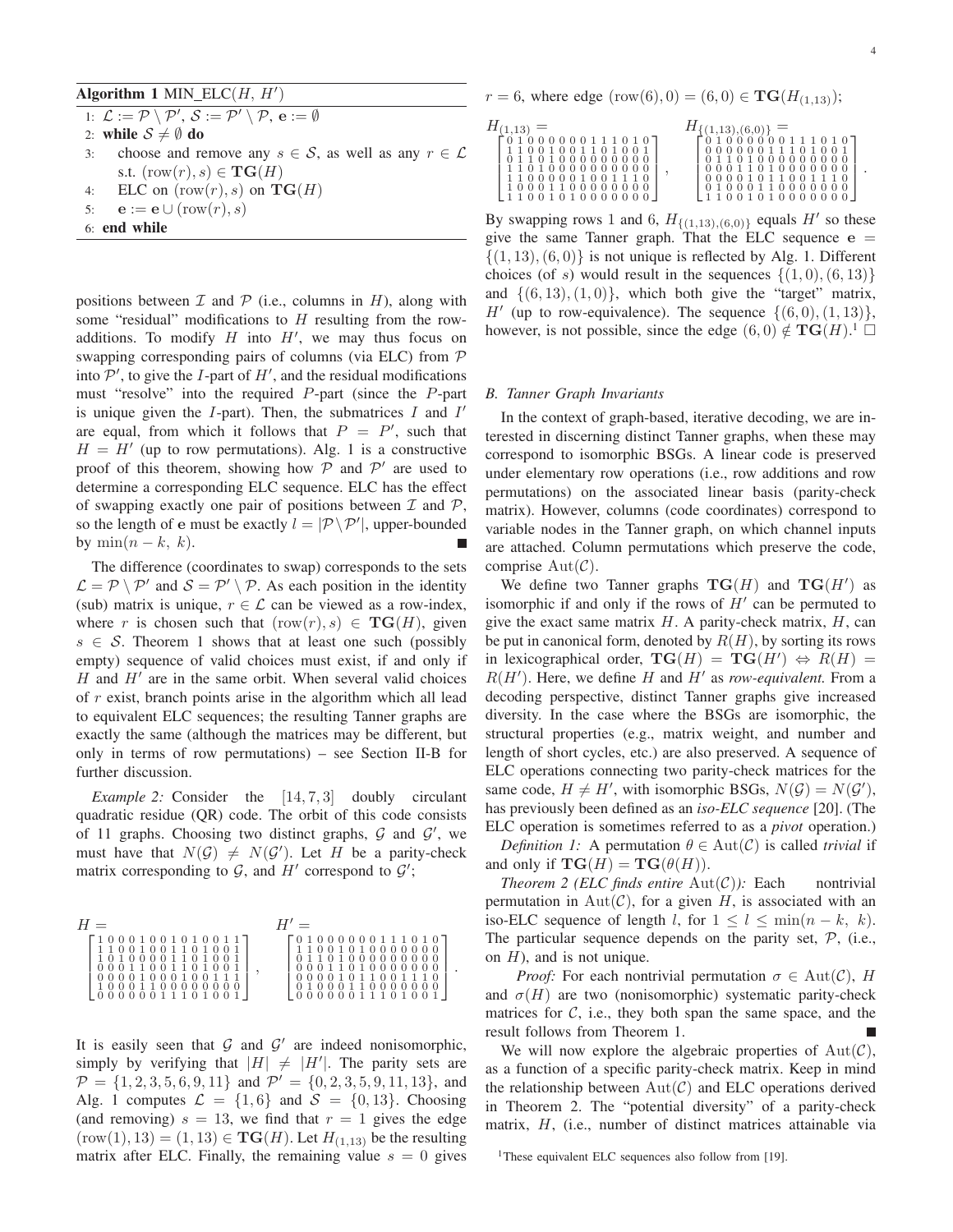permutations or ELC, given  $H$ ) can be used to assess the suitability of  $C$  for diversity decoding, and to search for an optimal starting matrix. We begin by formalizing which permutations do not improve diversity (i.e., the Tanner graph does not change).

*Proposition 1 (Trivial permutation):* A permutation  $\theta \in$  $Aut(\mathcal{C})$  is trivial if and only if it permutes no positions between  $\mathcal I$  and  $\mathcal P$  for the given  $H$ . Furthermore, the set of trivial permutations forms a subgroup  $\mathcal{D}_H \preceq \text{Aut}(\mathcal{C})$ .

*Proof:* If a permutation  $\theta$  is trivial for a given paritycheck matrix H, then (by definition) H and  $\theta(H)$  are rowequivalent, i.e.,  $R(H) = R(\theta(H))$ . Since H and  $\theta(H)$  are row-equivalent,  $\theta$  is constrained to permute the columns from  $P$  (i.e., the *I*-part of *H*) to indices from  $P$ , and thus permute the columns from  $\mathcal I$  (i.e., the P-part of H) to indices from  $\mathcal I$ , and the result follows.

Conversely, if a permutation  $\theta$  permutes no positions between  $\mathcal I$  and  $\mathcal P$  for the given H, then the resulting matrix  $\theta(H)$ will have weight-1 columns in exactly the same positions as H, i.e., in the positions in P. Permuting the rows of  $\theta(H)$ such that the I-parts of H and  $\theta(H)$  become identical will also make the P-parts identical (the P-part is a function of the I-part), from which it follows that H and  $\theta(H)$  are rowequivalent, and the permutation  $\theta$  is (by definition) trivial.

Finally, we need to prove that the set of trivial permutations forms a subgroup of  $Aut(\mathcal{C})$ . This follows directly from the first result (i.e., that a permutation  $\theta \in Aut(\mathcal{C})$  is trivial if and only if it permutes no positions between  $\mathcal I$  and  $\mathcal P$ ), since the composition of two such permutations obviously permutes no positions between  $\mathcal I$  and  $\mathcal P$ .

The subgroup  $\mathcal{D}_H$  is *not* a code property, but a property of H. Furthermore, since  $\mathcal{D}_H$  is a subgroup, we can decompose Aut(C) into a union of cosets of  $\mathcal{D}_H$ ; Aut(C) = { $\mathcal{D}_H \circ \sigma_0$ }  $\{\mathcal{D}_H \circ \sigma_1\} \cup \cdots \cup \{\mathcal{D}_H \circ \sigma_{|\text{Aut}(\mathcal{C})|/|\mathcal{D}_H|-1}\}$  where  $\mathcal{K}_H =$  $\{\sigma_0, \ldots, \sigma_{|\text{Aut}(\mathcal{C})|/|\mathcal{D}_H|-1}\}$  is a set of coset leaders, given H, and  $\sigma_0$  is the identity permutation. We will sometimes use the shorthand notation  $D$  and  $K$  when the specific matrix,  $H$ , is not important.

Alg. 1 can be used to convert any  $\sigma \in Aut(\mathcal{C})$  into an equivalent (iso-)ELC sequence, e, by taking as input  $H$  and  $H' = \sigma(H)$ . The corresponding iso-ELC sequence depends on both  $\sigma$  and H, and we may emphasize this by the notation,  $e_{\sigma,H}$ . Then we have that  $R(\sigma(H)) = R(e_{\sigma,H}(H))$ . For trivial permutations,  $\theta \in \mathcal{D}_H$ ,  $R(H) = R(\theta(H))$  and  $\mathbf{e}_{\theta,H} = \emptyset$  (i.e., the same Tanner graph).

*Proposition 2:* Given a parity-check matrix  $H$ ,  $e_{\sigma,H}$  is an iso-ELC sequence representation of *all* permutations in the coset  $\mathcal{D} \circ \sigma$ ,  $\sigma \in \text{Aut}(\mathcal{C})$ .

*Proof:* The coset decomposition is in terms of row equivalence, i.e.,  $R(\sigma(H) = R(\sigma'(H))$  for any  $\sigma' \in \mathcal{D} \circ \sigma$ , and the result follows.

Given H, the set  $\mathcal{K}_H \setminus \{\sigma_0\}$  contains permutations from  $Aut(C)$  which give a distinct parity-check matrix  $\sigma(H)$ , where  $\sigma \in \mathcal{K}_H \setminus \{\sigma_0\}$ . Each coset leader  $\sigma$  corresponds to a matrix  $R(\sigma(H))$  representing the  $|\mathcal{D}|$  row-equivalent matrices  $\theta(\sigma(H))$ ,  $\forall \theta \in \mathcal{D}$ . In other words, these all correspond to the same Tanner graph. In this sense, the set of coset leaders is not unique (any  $\sigma' \in \mathcal{D} \circ \sigma$ , where  $\sigma \neq \sigma_0$ , could be used as a coset leader), which means that  $\mathcal{K}_H$  is not unique even for a given H. Since  $\sigma_0$  is the identity mapping,  $\mathcal{K}_H$  can be a group.

The set of (distinct) Tanner graphs resulting from the permutations in  $\mathcal{K}_H$  comprise the *iso-orbit* of  $H^2$ ,  $\{\sigma_0(H), \ldots, \sigma_{|\mathcal{K}|-1}(H)\}\$ . These Tanner graphs are all distinct, but correspond to isomorphic simple graphs,  $R(H) \neq$  $R(\sigma(H))$ , but  $N(G) = N(\sigma(G))$ ,  $\forall \sigma \in \mathcal{K}_H \setminus \{\sigma_0\}$ . The isoorbit can be partitioned into disjoint subsets according to the (minimal) length,  $0 \le l \le \min(n-k, k)$ , of the corresponding ELC sequences:  $\mathcal{K}_H^l = {\sigma \in \mathcal{K}_H : |\mathcal{P} \setminus \sigma(\mathcal{P})| = l}.$  In particular,  $K^0 = {\sigma_0}$ . Thus, for  $l > 0$ ,  $K^l$  is *not* a group since it does not contain the identity permutation,  $\sigma_0$ .

We shall now see how  $\mathcal{D}_H$  and  $\mathcal{K}_H$  relate to H.

*Proposition 3:* For any permutation  $\alpha$  (not necessarily in Aut(C)) the trivial subgroup  $\mathcal{D}_{\alpha(H)} = \alpha \circ \mathcal{D}_H \circ \alpha^{-1}$ , for a given H. Furthermore,  $\mathcal{K}_{\alpha(H)} = \alpha \circ \mathcal{K}_H \circ \alpha^{-1}$  and  $\mathcal{K}_{\alpha(H)}^l =$  $\alpha \circ \mathcal{K}_H^l \circ \alpha^{-1}$ , for all  $l, 0 \le l \le \min(n-k, k)$ .

*Proof:* Let  $\sigma = \alpha \circ \theta \circ \alpha^{-1}$  where  $\theta \in \mathcal{D}_H$ . After applying  $\alpha^{-1}$  to  $\alpha(H)$ , the original matrix H is reconstructed. Then, the effect of applying  $\theta$  to H is to permute the rows of H. Finally, the columns are permuted according to  $\alpha$ , and the resulting matrix will be row-equivalent to  $\alpha(H)$ . Thus,  $\sigma$  is trivial with respect to  $\alpha(H)$ , from which it follows that  $\alpha \circ \mathcal{D}_H \circ \alpha^{-1}$  is a subset of  $\mathcal{D}_{\alpha(H)}$ . To prove equality, we use this result with  $H' = \alpha(H)$ , from which it follows that  $\kappa \circ \mathcal{D}_{H'} \circ \kappa^{-1} \subseteq$  $\mathcal{D}_{\kappa(H')}$ , where  $\kappa$  is any permutation. Choosing  $\kappa = \alpha^{-1}$ , we get  $\alpha^{-1} \circ \mathcal{D}_{\alpha(H)} \circ \alpha \subseteq \mathcal{D}_H$ , from which it follows that  $\mathcal{D}_{\alpha(H)} \subseteq$  $\alpha \circ \mathcal{D}_H \circ \alpha^{-1}$ . Since  $\mathcal{D}_{\alpha(H)}$  is both a subset and a super-set of  $\alpha \circ \mathcal{D}_H \circ \alpha^{-1}$ , we have equality.

To prove the second part, i.e., to show that  $\mathcal{K}_{\alpha(H)}$  =  $\alpha \circ \mathcal{K}_H \circ \alpha^{-1}$ , we use the fact that for any two permutations  $\sigma_1 = \theta_1 \circ \sigma \in \mathcal{D}_{\alpha(H)} \circ \sigma$  and  $\sigma_2 = \theta_2 \circ \sigma \in \mathcal{D}_{\alpha(H)} \circ \sigma$ from the same coset (based on  $\mathcal{D}_{\alpha(H)}$ ), where  $\sigma$  denotes the coset leader and  $\theta_1, \theta_2 \in \mathcal{D}_{\alpha(H)}$ , we must have that  $\sigma_1 \circ \sigma_2^{-1} = \theta_1 \circ \sigma \circ \sigma^{-1} \circ \theta_2^{-1} = \theta_1 \circ \theta_2^{-1} \in \mathcal{D}_{\alpha(H)}$ . Thus, if for any two permutations  $\sigma_1$  and  $\sigma_2$  from a given set, the composition  $\sigma_1 \circ \sigma_2^{-1} \notin \mathcal{D}_{\alpha(H)}$ , then  $\sigma_1$  and  $\sigma_2$  belong to two different cosets (based on  $\mathcal{D}_{\alpha(H)}$ ). Now, let  $\sigma_1 = \alpha \circ \kappa_1 \circ \alpha^{-1}$ and  $\sigma_2 = \alpha \circ \kappa_2 \circ \alpha^{-1}$ , where  $\kappa_1, \kappa_2 \in \mathcal{K}_H$ , from which it follows that  $\sigma_1 \circ \sigma_2^{-1} = \alpha \circ \kappa_1 \circ \alpha^{-1} \circ \alpha \circ \kappa_2^{-1} \circ \alpha^{-1} =$  $\alpha \circ (\kappa_1 \circ \kappa_2^{-1}) \circ \alpha^{-1}$ . Since  $\kappa_1 \circ \kappa_2^{-1} \notin \mathcal{D}_H$  ( $\kappa_1$  and  $\kappa_2$ ) are from different cosets based on  $\mathcal{D}_H$ ), we must have that  $\sigma_1 \circ \sigma_2^{-1} \notin \mathcal{D}_{\alpha(H)}$ , and it follows that  $\sigma_1$  and  $\sigma_2$  are from two different cosets based on  $\mathcal{D}_{\alpha(H)}$ . The result now follows since  $|\mathcal{K}_H| = |\text{Aut}(\mathcal{C})|/|\mathcal{D}_H| = |\text{Aut}(\mathcal{C})|/|\mathcal{D}_{\alpha(H)}| = |\mathcal{K}_{\alpha(H)}|.$ 

To prove the third part, i.e., to show that  $\mathcal{K}^l_{\alpha(H)} = \alpha \circ \mathcal{K}^l_H \circ \mathcal{K}^l_H$  $\alpha^{-1}$  for all l, we use the fact that the *depth* of  $\sigma$  (i.e., the length of the corresponding ELC sequence) based on  $H$ , is the same as the depth of  $\alpha \circ \sigma \circ \alpha^{-1}$  based on  $\alpha(H)$ , for any  $\sigma$  in Aut(C). To show this, we write the depth of  $\alpha \circ \sigma \circ \alpha^{-1}$ 

<sup>&</sup>lt;sup>2</sup>The iso-orbit of  $H$ , containing Tanner graphs, should not be confused with the orbit of  $C$ , which contains simple graphs.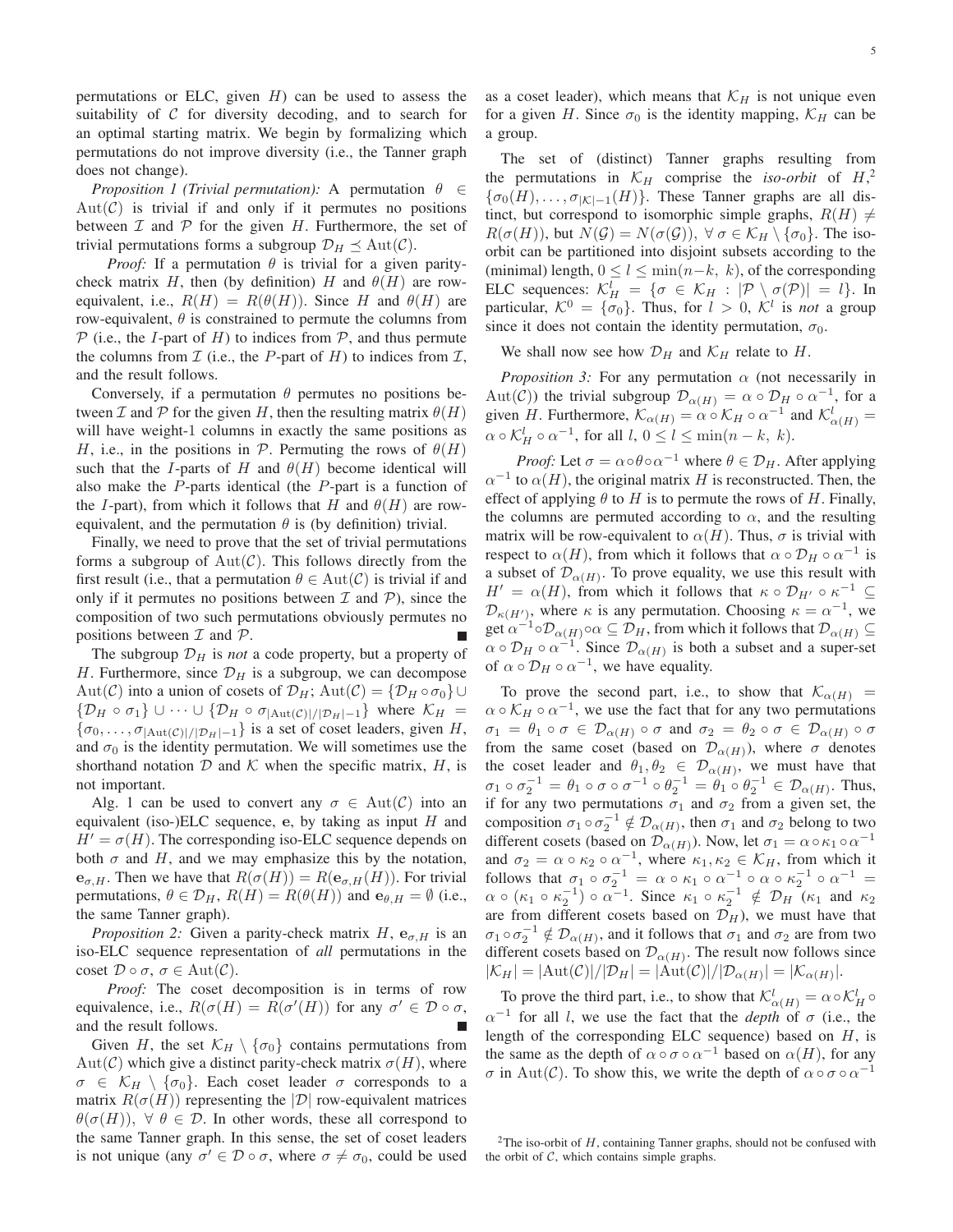TABLE I PAIRS OF PERMUTATIONS FROM  $Aut(\mathcal{C})$  which generate  $\mathcal K$  for the [8, 4, 4] EXTENDED HAMMING CODE, SEE EXAMPLE 3. THESE 8 GROUPS ARE ALL ISOMORPHIC TO ONE GROUP, WHICH IS UNIQUE.

| $\langle (0,4,2,7,6,3,1), (0,6,7,4,5,2,3) \rangle$ | $\langle (0,1,3,6,5,7,2), (0,6,1,7,4,5,2) \rangle$ |
|----------------------------------------------------|----------------------------------------------------|
| $\langle (0,6,4,5,1,2,3), (0,7,5,2,1,4,3) \rangle$ | $\langle (0,6,7,4,2,3,1), (0,4,5,2,7,6,3) \rangle$ |
| $\langle (0,2,1,6,4,5,3), (0,6,7,5,4,2,1) \rangle$ | $\langle (0,6,2,1,5,7,3), (0,7,5,3,4,2,1) \rangle$ |
| (0,5,7,2,4,3,1), (0,2,6,4,7,5,3)                   | (0,4,5,1,2,7,3), (0,6,7,5,2,1,3)                   |

based on  $\alpha(H)$  as,

$$
\begin{aligned} |\{\alpha \circ \sigma \circ \alpha^{-1}(\mathcal{P}_{\alpha(H)}) \cap \mathcal{I}_{\alpha(H)}\}| \\ &= |\{\alpha \circ \sigma \circ \alpha^{-1}(\alpha(\mathcal{P}_H)) \cap \alpha(\mathcal{I}_H)\}| \\ &= |\{\alpha \circ \sigma(\mathcal{P}_H) \cap \alpha(\mathcal{I}_H)\}| \\ &= |\{\alpha(\sigma(\mathcal{P}_H) \cap \mathcal{I}_H)\}| \\ &= |\{\sigma(\mathcal{P}_H) \cap \mathcal{I}_H\}|. \end{aligned}
$$

Now, we can conclude that the depth of all coset leaders in  $\mathcal{K}^l_{\alpha(H)}$  (based on  $\mathcal{D}_{\alpha(H)}$ ) is the same and equal to the depth of the coset leaders from  $\mathcal{K}_H^l$  (based on  $\mathcal{D}_H$ ), from which the result follows.

As discussed above,  $\mathcal{D}_H$  depends on H, so the iso-orbit is not a code property. The partitioning of permutations in  $\mathcal{K}_H$ into disjoint subsets according to the length of the corresponding iso-ELC sequence may vary for each  $H' = \sigma(H)$ ,  $\sigma \in$ Aut(C). Still, from Proposition 3,  $|\mathcal{K}_H^l| = |\mathcal{K}_{\sigma(H)}^l|, 0 \leq$  $l \leq \min(n - k, k)$  and  $\sigma \in \text{Aut}(\mathcal{C})$ , and we call the set  $\{|\mathcal{K}_H^l|\},\ 0 \leq l \leq \min(n-k,\ k)$ , the *profile* of the iso-orbit of  $H$ . This profile varies with  $H$ , but is invariant over the isoorbit of  $H$  (one profile per graph in the orbit). Since the profile varies with  $H$ , it may be desirable to search the orbit for a graph that has certain properties with respect to the profile. We illustrate this with some examples.

*Example 3:* For the [8, 4, 4] extended Hamming code, which is ELC-preserved, the parity-check matrix,

$$
H = \left[\begin{smallmatrix} 1 & 0 & 0 & 0 & 1 & 1 & 0 & 1 \\ 0 & 1 & 0 & 0 & 0 & 1 & 1 & 1 \\ 0 & 0 & 1 & 0 & 1 & 1 & 1 & 0 \\ 0 & 0 & 0 & 1 & 1 & 0 & 1 & 1 \end{smallmatrix}\right],
$$

has the profile listed in Table II. For this code, there exists only one conjugacy class of subgroups of  $Aut(\mathcal{C})$  of the required size  $|\mathcal{K}| = |\text{Aut}(\mathcal{C})|/|\mathcal{D}| = 1344/24 = 56$ . K can be any of the eight distinct (but isomorphic) subgroups in this class. The eight subgroups may all be generated by two permutations, as listed in Table I. This shows that  $K$  can be a group, and the minimum number of generators is 2 (i.e.,  $K$  can not be a cyclic subgroup).  $\mathcal{D}_H$  is  $\langle (0, 2)(6, 7), (1, 3)(4, 5), (2, 3)(5, 7)\rangle$ .

*Example 4:* The [24, 12, 8] extended Golay code, where  $|\text{Aut}(\mathcal{C})| = 244823040$  is a rare [18] example of a code with only two graphs in its orbit, corresponding to parity-check matrices;



| 1 1 1<br>0 <sub>0</sub><br>0<br>$0\;0\;0$<br>. 0 '                                                                         |
|----------------------------------------------------------------------------------------------------------------------------|
| 101<br>$\mathbf{1}$<br>0 <sub>0</sub><br>0 <sub>0</sub><br>0<br>$\theta$<br>$\overline{0}$<br>0.1<br>$\Omega$              |
| $1\,0$<br>1<br>0<br>$\Omega$<br>$\overline{0}$<br>$\theta$<br>0 <sub>0</sub><br>$^{\circ}$ 0<br>$\theta$<br>$\overline{0}$ |
| 1<br>0<br>0<br>$\theta$<br>$\overline{0}$<br>0<br>0<br>$\overline{0}$                                                      |
| -1<br>1<br>0 <sub>0</sub><br>$\theta$<br>10<br>0 <sub>0</sub><br>$\theta$<br>$\Omega$<br>$\theta$<br>$\theta$              |
| 0<br>100<br>$\theta$                                                                                                       |
| 1<br>0 <sub>0</sub><br>-1<br>10<br>$\theta$<br>10<br>$\overline{0}$<br>0<br>0 <sub>0</sub><br>10                           |
| $\overline{1}$<br>001<br>$\theta$<br>0 <sub>0</sub><br>$\theta$<br>$\overline{0}$<br>$\overline{0}$<br>0<br>0              |
| $\begin{smallmatrix} 1 & 1 & 1 \\ 1 & 0 & 0 \end{smallmatrix}$<br>$\mathbf{1}$<br>0000100000001<br>101                     |
| 101<br>-1<br>0 <sub>0</sub><br>$\theta$<br>0 <sub>0</sub><br>$\theta$<br>000<br>$\theta$                                   |
| 0 1 1 1<br>00001<br>0 1<br>000<br>10<br>0 <sub>0</sub>                                                                     |
| 0101<br>$\theta$                                                                                                           |

The weight is 96 and 100, and  $|\mathcal{D}|$  is 240 and 660, respectively. The two profiles for  $K$  are listed in Table II. No subgroups of Aut(C) exist of size  $|\mathcal{K}| = |\text{Aut}(\mathcal{C})|/|\mathcal{D}|$  for either of the two graphs (verified in MAGMA), so  $K$  can not be a group.

## III. WEIGHT-BOUNDING ELC

In the discussion on isomorphic ELC operations, a requirement is that the number of edges in the graph must be preserved [20]. We generalize this, and introduce a notion of *weight-bounding* ELC (WB-ELC) operations, in which the weight of  $H$  after ELC, denoted by  $|H'|$ , is upper-bounded by  $|H| + T$ , where T is some threshold. We give necessary and sufficient conditions to achieve this bound, both for single ELC and for two consecutive ELCs. In this work, we restrict our focus to depth-1 or 2, with respect to the locality argument of the ELC operation (in the sense that many ELC operations amount to a global operation). However, the concept of WB-ELC extends to arbitrary depth. Note that the depth- $i$  iso-ELC sequences described previously are indeed depth-i WB-ELC for  $T = 0$ , where  $0 \le i \le n - k$  is the length of the ELC-sequence. The weight of  $H$  greatly affects its suitability for iterative decoding. In the previous section, graph isomorphism (and code automorphism) was discussed as a means for preserving graph properties during decoding. In this section, we relax this requirement, permitting a certain weight change in  $H$  under ELC. The main motivation for this is to achieve a tradeoff between graph diversity and weight.

Let  $A \sim B$  be a shorthand notation for the edges in the subgraph  $\mathcal{E}_{A,B}$ , i.e., those connecting nodes in A to nodes in B. Also,  $\mathcal{E}_{A,B}^C$  denotes the subgraph after complementing  $A \sim B$ . The net difference in edges before and after complementation is  $\Delta \mathcal{E}_{A,B} \triangleq |\mathcal{E}_{A,B}^C| - |\mathcal{E}_{A,B}|.$ 

*Lemma 1:* The number of edges complemented between sets *A* and *B* can be expressed as  $\Delta \mathcal{E}_{A,B} \triangleq |\mathcal{E}_{A,B}^C| - |\mathcal{E}_{A,B}| =$  $|A||B| - 2|\mathcal{E}_{A,B}|.$ 

*Proof:* The complete bipartite graph between A and B has  $|A||B|$  edges. This means that, for any graph between A and  $B, |\mathcal{E}_{A,B}| + |\mathcal{E}_{A,B}^C| = |A||B|$ , so  $\Delta \mathcal{E}_{A,B} = |\mathcal{E}_{A,B}^C| - |\mathcal{E}_{A,B}| =$  $|A||B| - |\mathcal{E}_{A,B}| - |\mathcal{E}_{A,B}|.$ 

## *A. Depth-1, Single Edge WB-ELC*

If the weight change due to the action of a single ELC is upper-bounded, we say that the ELC is WB-ELC.

*Theorem 3:* The weight change of  $G$  under ELC on  $(u, v)$ is upper-bounded by a threshold  $T$  *iff*  $\Delta \mathcal{E}_{u,v} = |\mathcal{N}_u^v||\mathcal{N}_v^u|$  –  $2|\mathcal{E}_{u,v}| \leq T.$ 

*Proof:* ELC on  $(u, v)$  complements the edges between  $\mathcal{N}_u^v$  and  $\mathcal{N}_v^u$ , and the inequality follows from Lemma 1. The weight change of G under ELC on  $(u, v)$  is therefore  $\Delta \mathcal{E}_{u,v}$ .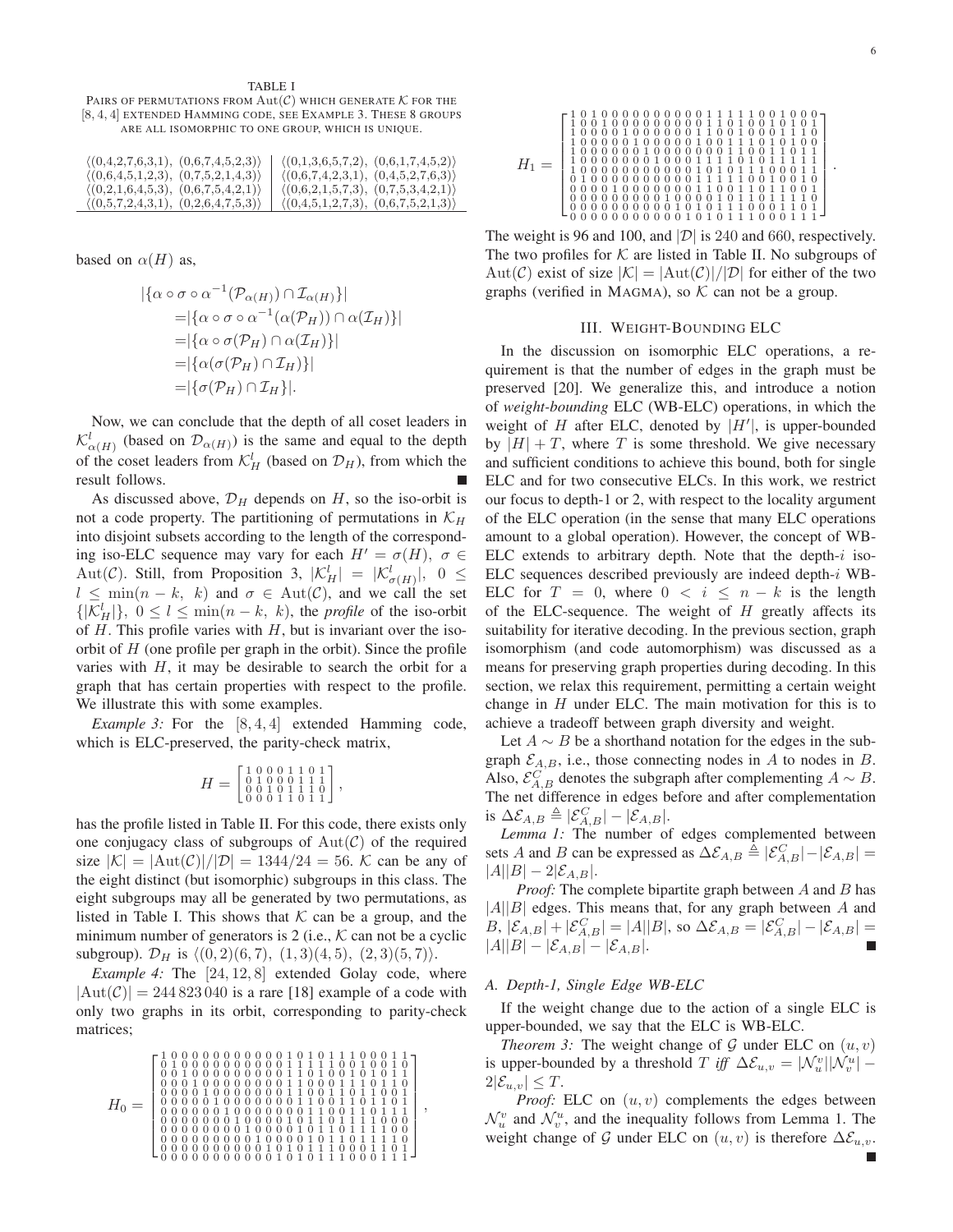TABLE II PROFILES OF K AS SPLIT INTO SUBSETS ACCORDING TO THE LENGTH OF THE CORRESPONDING ELC SEQUENCE.

| Code       |  |  |  |  |                                                                       |  |  |  |
|------------|--|--|--|--|-----------------------------------------------------------------------|--|--|--|
|            |  |  |  |  |                                                                       |  |  |  |
| Ext. Golay |  |  |  |  | 100   1 22 616 6490 33935 85712 117392 85712 33935 6490 616 22 1      |  |  |  |
| , , ,      |  |  |  |  | 96   1 60 1650 18140 92655 236520 322044 236520 92655 18140 1650 60 1 |  |  |  |

## *B. Depth-2, Double Edge WB-ELC*

For many graphs, it is difficult (or impossible) to upperbound the weight change by any reasonable threshold (i.e., small  $T$ ), using only a single ELC. We now determine the WB-ELC operations which exist for double application of ELC on a graph. Given a graph,  $G$ , and a threshold,  $T$ , the definition of a depth-2 WB-ELC operation is an ordered sequence of two ELC operations, where the first ELC operation must change the weight of  $G$  by more than  $T$  (to a graph  $G^*$ ), whereupon the second ELC must compensate by reducing the weight of  $G^*$  by at least  $|\mathcal{G}^*| - |\mathcal{G}| - T$ . This amount is always positive, as  $|\mathcal{G}^*| > T$  $T + |\mathcal{G}|$ ; otherwise the first ELC would change the weight by an amount less than or equal to  $T$ . We emphasize that if the first ELC did *not* exceed the weight-bounding threshold, then it would, by itself, be a (depth-1) WB-ELC operation.

An important observation is that the search space for depth-2 WB-ELC can be significantly reduced from that of checking all pairs of edges in  $G$ . First, ELC on two adjacent edges, i.e., at distance 0, reduces to a single ELC operation.

*Lemma 2 (Adjacent edges [21], proof omitted):* ELC on  $\{(u, v), (v, v')\}$ , where  $v' \in \mathcal{N}_u^v$ , gives the same graph as ELC on  $(u, v')$ .

From Lemma 2, we see that ELC on adjacent edges reduces to a single ELC, which has already been covered by the discussion of depth-1 WB-ELC. So, in order to find additional WB-ELC instances at depth-2, we need not consider adjacent pairs of edges. We now present an important novel result regarding depth-2 WB-ELC; that the distance between a pair of edges can not be greater than two, for  $T \ge -1$ .<sup>3</sup>

*Lemma 3 (Disjoint edges):* Let  $T \ge -1$ . Any depth-2 WB-ELC where the two edges are separated by a distance greater than two will always reduce to either one instance, or two separate instances, of depth-1 WB-ELC.

*Proof:* Consider two disjoint subgraphs,  $\mathcal{E}_{u,v}$  and  $\mathcal{E}_{u',v'}$ , of the same graph. In this case, ELC on  $\{(u, v), (u', v')\}$ gives the same graph as ELC on  $\{(u', v'), (u, v)\}\)$ , since the neighborhoods do not interact. Let  $T \ge -1$ . The only possibilities for WB-ELC are: Both ELC operations classify as depth-1 WB-ELC operations (change weight by no more than  $T$ ), or one ELC operation changes the weight by  $w$ , where  $w > T$ , while the other ELC reduces weight by at least  $w - T$ . Since they commute, we can assume without loss of generality that ELC on  $(u, v)$  is the operation which reduces weight, but then this, by itself, classifies as a (depth-1) WB-ELC operation.

*Theorem 4 (Reduced search space):* Let  $T \ge -1$ . All depth-2 WB-ELC can be found by considering pairs of edges spaced by a distance one or two.

*Proof:* The proof follows from Lemmas 2 and 3.

<sup>3</sup>A special case exists for  $T < -1$ , which is accounted for in Proposition 4.

In this sense, we define WB-ELC (both depth-1 and depth-2) as a *local* graph operation, in that its effect is confined to a subgraph of diameter at most 4. The corresponding subgraphs are shown in Figs. 3 and 4. We have restricted the search space considerably, and shall now cover all possible cases for depth-2 WB-ELC, for  $T \ge -1$ .

Let us first consider the case where the pair of edges are at a distance of exactly two edges apart, see Fig. 3. Given an edge  $(u, v)$ , let  $u', v' \notin \mathcal{N}_u \cup \mathcal{N}_v$  be such that  $(u', v') \in \mathcal{G}$ ,  $Q = \mathcal{N}_u^v \cap \mathcal{N}_{u'}^{v'} \neq \emptyset$ , and, similarily,  $Q' = \mathcal{N}_{v'}^{u'} \cap \mathcal{N}_v^u \neq \emptyset$ .

*Theorem 5 (Distance 2):* The weight change of  $G$  under ELC on  $\{(u, v), (u', v')\}$  is upper-bounded by a threshold T iff  $\Delta \mathcal{E}_{u,v} + \Delta \mathcal{E}_{u',v'} - 2\Delta \mathcal{E}_{Q',Q} \leq T.$  This case covers all instances of depth-2 WB-ELC where the edges are at a distance two apart.

*Proof:* See Fig. 3, and [16] for a detailed proof. We now consider distance one. Given an edge  $(u, v)$  and two nodes u' and v', we denote by  $B = \mathcal{N}_v^{u,u'} \cap \mathcal{N}_{v'}^{u,u'},$  $A = \mathcal{N}_v^{u,u'} \setminus B, \qquad C = \mathcal{N}_{v'}^{u,u'} \setminus B, \qquad E = \mathcal{N}_u^{v,v'} \cap \mathcal{N}_{u'}^{v,v'},$  $D = \mathcal{N}_u^{v,v'} \setminus E$ , and  $F = \mathcal{N}_{u'}^{v,v'} \setminus E$ , see Fig. 4. We consider the case where both  $u'$  and  $v'$  are in the neighborhood of  $(u, v)$ , and where  $(u', v') \notin \mathcal{G}$  is created by the first ELC.

*Theorem 6 (Distance 1):* The weight change of  $G$  under ELC on  $\{(u, v), (u', v')\}$  is upper-bounded by a threshold T iff  $\Delta \mathcal{E}_{A,E\cup F} + \Delta \mathcal{E}_{B,D\cup E} + \Delta \mathcal{E}_{C,D\cup F} + |C| + |F| - |B| - |E| \leq T.$ This case covers all instances of depth-2 WB-ELC where the edges are at distance one apart.

*Proof:* See Fig. 4, and [16] for a detailed proof. We have shown that, for  $T \ge -1$ , the depth-2 WB-ELC cases must occur on pairs of edges spaced by distance at most two. Let us now for completeness consider  $T < -1$ .

*Proposition 4:* Let  $T < -1$ . In this case a pair of edges spaced by a distance of more than two may give depth-2 WB-ELC that does not reduce to (neither a single, nor a double instance of) depth-1 WB-ELC.

*Proof:* A small example proves the proposition. For  $T =$ −2, two independent ELC operations may each reduce the weight by  $-1$ .

## IV. ELC-ENHANCED SISO HDPC DECODING

For this work, the most important application is the use of WB-ELC operations during SISO HDPC decoding, where the aim is to have increased diversity, i.e., more distinct Tanner graphs for the same code which are all well-suited for use in iterative decoding. Other applications are discussed in [16]. Several parameters of a parity-check matrix affect its suitability for decoding, where one of these is the weight, or density, of the matrix. Let the received noisy channel vector be  $y = (-1)^{x} + n$ , where x is a codeword and n is additive white Gaussian noise (AWGN). In the log-likelihood ratio (LLR)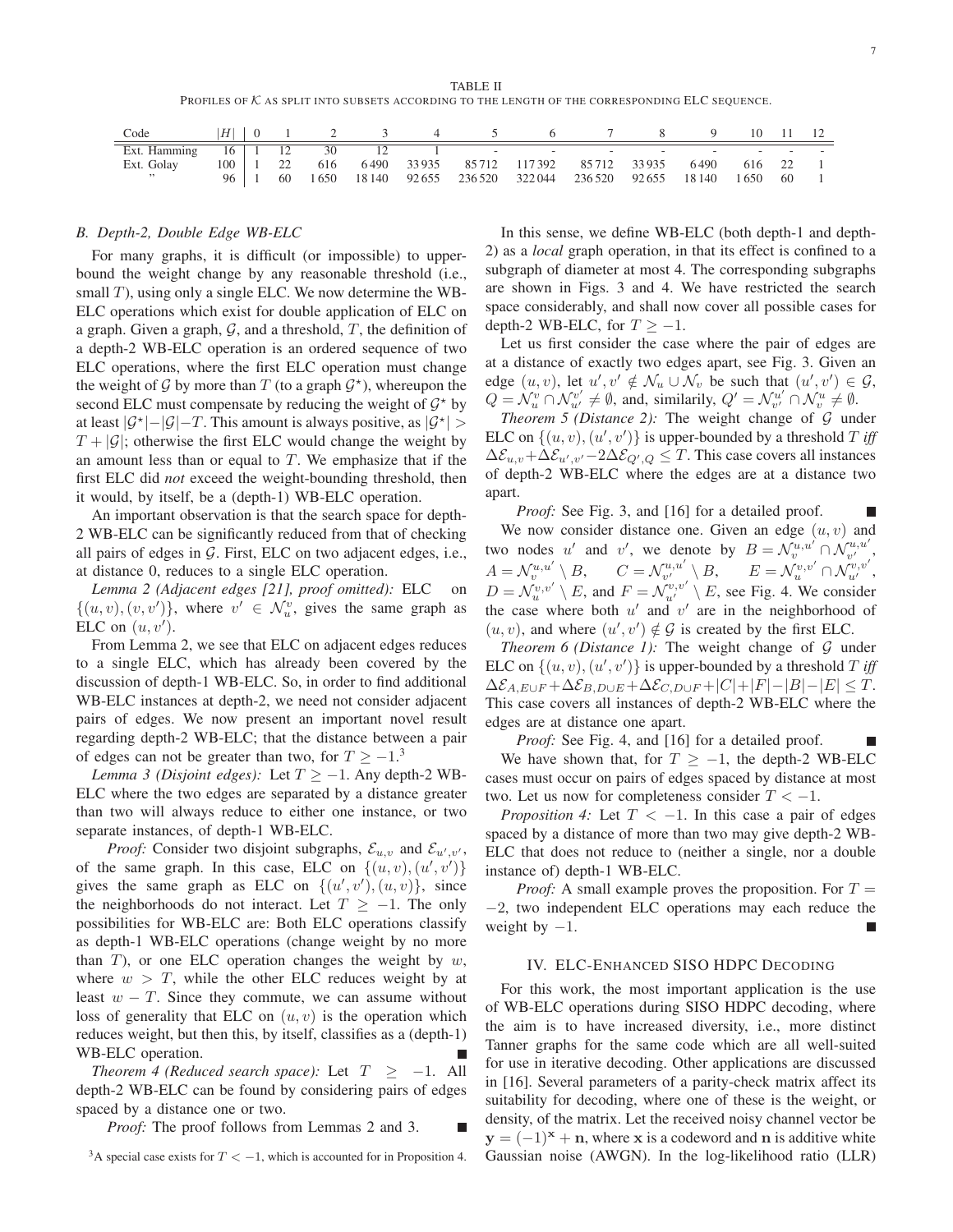

Fig. 3. Proof of Theorem 5. A special case of commutativity gives the equivalent sequence,  $(u', v'), (u, v)$ ; although the local subgraphs  $\mathcal{E}_{u,v}, \mathcal{E}_{u',v'}$  are *not* independent, the overlap is confined to  $Q$ ,  $Q'$  (which is complemented twice) [19].



Fig. 4. Proof of Theorem 6 (using one of the three equivalent cases described in [16]) showing the complementations which give the expression.

domain, the initial LLR at position v is  $L_0^v \triangleq \frac{2}{\eta^2} y_v$ , where  $\eta$ is the standard deviation of the AWGN.

operation is found. We refer to [16] for a detailed description and theoretical analysis of a search algorithm.

#### *A. Generalized SISO HDPC Decoder*

The idea of using permutations (from a cyclic subgroup of  $Aut(\mathcal{C})$  to gain diversity during iterative decoding originates from [10]. This was recently generalized to using the full  $Aut(\mathcal{C})$  (and for noncyclic codes) with the random redundant iterative decoder (SPA-PD) in [9]. It consists of three nested loops. After  $I_1$  SPA (flooding) iterations, a random permutation from  $Aut(\mathcal{C})$  is applied (to the input vector, L) followed by a damping stage [10]. This is repeated  $I_2$  times, before the damping coefficient,  $\alpha$ , is incremented and the decoder restarts from y. This can be thought of as making  $I_2$  new attempts at decoding y, with increased damping coefficient. This is all repeated  $I_3$  times, and unless SPA converges to a valid codeword within  $\tau = I_1 I_2 I_3$  iterations, the decoder outputs a failure.

Generalizing this algorithm, we propose a generalized SISO HDPC decoder. The permutation may be replaced by any operation to achieve diversity (e.g., random ELC or WB-ELC), and we do  $p$  such operations at a time. Using this framework, we propose the novel SPA-ELC and SPA-WBELC decoders. While the SPA-ELC decoder may do ELC on any edge in  $G$ , the SPA-WBELC decoder must search the graph during decoding for a WB-ELC operation (which is either one or two ELC operations). As we have discussed, the search space is significantly reduced from searching all pairs of edges in the graph. Further heuristics are used to improve search time, and the search stops as soon as the first (random) WB-ELC

The most important difference between SPA-PD and ELCenhanced decoding (SPA-ELC and SPA-WBELC) is that ELC does not require any specific structural properties of the code. As  $n$  increases, the probability of a randomly chosen code of blocklength n to have a nontrivial  $Aut(\mathcal{C})$  goes to zero (when the rate is not too high, or too low) [22]. So among the main contributions of this work is in this sense to extend the range of SISO HDPC decoding to codes for which SPA-PD does not work ("reduces" to SPA). Compared to other decoding algorithms, we emphasize how SPA-ELC does not require any preprocessing – not counting the search for a reduced or minimum-weight initial graph/matrix, as this is a common component of most iterative decoding algorithms. For SPA-WBELC, an initial Tanner graph should also be verified to have a sufficiently large (in terms of diversity) "sparse sub-orbit." This sub-orbit is understood as an initial Tanner graph,  $TG(H)$ , and all distinct Tanner graphs reachable via (repeated action of) WB-ELC, all within some threshold, T, i.e., graphs of weight upper-bounded by  $|H| + T$ . The size of this sub-orbit will depend on  $TG(H)$  and T, so these are determined in a preprocessing stage [16]. Both SPA-ELC and SPA-WBELC are online algorithms, based on local decisions, and no memory overhead is incurred (the graph is modified in-place, as opposed to storing multiple redundant matrices, e.g., as in multiple-bases belief propagation (MBBP) decoding [23]).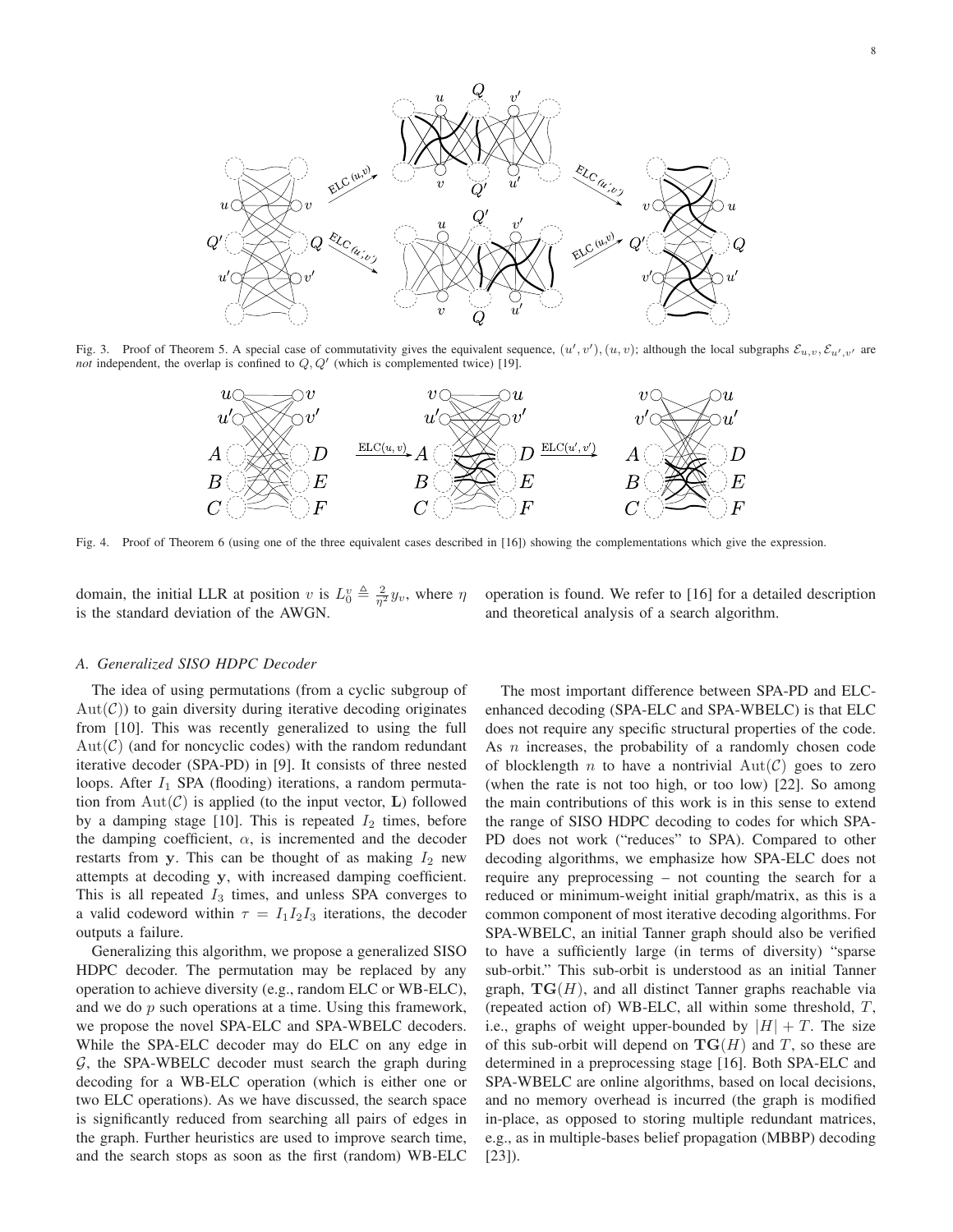## *B. Edge-Local Damping Rule*

The purpose of damping is to scale down the extrinsic contribution (i.e., messages on edges), typically to moderate the impact of some global change to the graph [7, 9, 10]. Every  $I_1$  iterations a diversity stage is executed, in which the extrinsic contribution of the LLRs,  $\Gamma_j^v$ , of each variable node,  $v$ , at iteration  $j$  is scaled down by a damping coefficient,  $\alpha$ ,  $0 < \alpha < 1$ , and accumulated on the input to the next iteration according to the *damping rule*  $L_{j+1}^v = L_j^v + \alpha \Gamma_j^v$ . The extrinsic contribution to variable node  $v$  (the sum of all incoming messages,  $\mu_j^{v \leftarrow u}$ ) in iteration j is

$$
\Gamma_j^v = \sum_{u \in \mathcal{N}_v} \mu_j^{v \leftarrow u} \tag{3}
$$

where we define  $\Gamma_0^v \triangleq 0$ . The initial contribution from the received noisy channel vector is never damped, which is apparent if we rewrite  $L_{j+1}^v = L_0^v + \alpha \Sigma_{j'=1}^j \Gamma_{j'}^v$ . These new, damped LLRs are then used to re-initialize the decoder. So, after *resetting* all messages,  $\mu_j^{v \leftarrow u} := 0 \ \forall \ (u, v) \in \mathcal{G}$ , iteration  $j+1$  begins by forwarding the new, damped input towards the check nodes. This "global reset stage" is necessary when the operation used in the SISO HDPC decoder acts on the variable node level, e.g., as in SPA-PD, which permutes L [9]. After this, relationship (3) between extrinsic information (on edges) and LLRs (in nodes) no longer holds. The global stage of accumulating the input followed by re-initializing all edges, is referred to as *global damping* (GD). In contrast to GD, we have previously proposed edge-local damping schemes more suited to the edge-local action of ELC [12, 24]. The damping rule can be generalized to include and take advantage of extrinsic information on an edge  $(u, v)$ ,  $\mu_j^{v \leftarrow u}$ , in iteration j;

$$
\mu_{j+1}^{v \to u} = L_j^v + \alpha (\Gamma_j^v - \mu_j^{v \gets u}). \tag{4}
$$

Each edge adjacent to  $v$  is damped individually. Note how  $\mu_j^{v \leftarrow u}$  is subtracted, to adhere to the extrinsic principle of the SPA. Thus, less information is lost than is the case with GD.

ELC on  $(u', v')$  complements the edges of  $\mathcal{E}_{u', v'}$  – the "internal" edges with both endpoints in  $\mathcal{N}_{u'}^{v'} \cup \mathcal{N}_{v'}^{u'}$  $\begin{bmatrix} u' \\ v' \end{bmatrix}$ . By defining a flooding SPA iteration as the update of all check nodes followed by all variable nodes, we ensure that all soft information (on edges) is stored in  $\Gamma^v$ , for all variable nodes v, before ELC. Thus, the information loss due to edges *removed* by ELC is reduced, and we need only focus on edges *inserted* by ELC; precisely  $(u, v) \in \mathcal{E}_{u', v'}$ . These new edges must be initialized with some outgoing message,  $\mu_{j+1}^{v \to u}$ , before the next SPA iteration (iteration  $j + 1$ , which begins with check nodes), so (4) implements a damping-and-initialization rule. However, since  $\mu_j^{v \leftarrow u} = 0$  for new edges, (4) reduces to  $\mu_{j+1}^{v \to u} = L_j^v + \alpha \overline{\Gamma}_j^v = L_{j+1}^v$  (GD). We emphasize that edges connected to  $\mathcal{N}_v \setminus \mathcal{N}_{v'}$ , i.e., those unaffected by ELC on (u ′ , v′ ), are *not* damped and retain their extrinsic messages for the next iteration. Restricting damping to the edges affected by ELC is referred to as *edge-local damping* (LD) [12].

#### *C. Error-Rate Observations*

We will show the effectiveness of the proposed ELC-based decoding algorithms, SPA-ELC and SPA-WBELC, by com-

paring against the benchmark SPA-PD algorithm. These are all implemented using the generalized SISO HDPC decoder. For all decoders, we ensure the same maximum number of SPA iterations,  $\tau = I_1 I_2 I_3$ . In the diversity stage (every  $I_1$ iterations),  $p$  random operations are applied. These can be permutations from  $Aut(\mathcal{C})$  (as in SPA-PD), or ELC operations (recall that one WB-ELC operation consists of one or two ELC operations). The values of  $p$ ,  $I_1$ ,  $I_2$ , and  $I_3$  are chosen empirically, based on frame error-rate (FER) simulations. As discussed in [16], the performance is most sensitive to  $p$  and  $I_1$ , and optimal performance appears to be when these are both low. To emphasize the effect of various operations, we also compare against the standard SPA decoder. The most general observation is that SPA decoding of HDPC codes benefits from increased diversity, see Fig. 5. For all codes and decoders simulated, we observe a significant gain in FER over SPA decoding, especially in the high signal-to-noise (SNR) region (for a lowered "error floor").

Since any ELC operation must either preserve the graph (up to isomorphism) or give a different graph from the orbit, a small orbit must imply a large (relative to code size)  $Aut(\mathcal{C})$ . Generally, SPA-ELC can be described as a combination of SPA-PD (when ELC is iso-ELC) and MBBP (otherwise). The extended Hamming and Golay codes are famous examples of codes with very strong structure (orbit size 1 and 2, respectively), and we see that the performance of SPA-ELC matches closely that of SPA-PD (see Fig. 5(a) and also [20]). From a decoding perspective, diversity is in terms of Tanner graphs. We can express the probability of gaining diversity when using SPA-PD by  $1-|\mathcal{D}|/|\text{Aut}(\mathcal{C})|$ ; i.e., the probability of not drawing a trivial permutation from  $Aut(\mathcal{C})$ . For such strongly structured codes, the size of  $Aut(\mathcal{C})$  will ensure good diversity. Using SPA-ELC, any ELC operation will swap a pair of columns between  $\mathcal I$  and  $\mathcal P$  (in H), and will thus necessarily give a distinct Tanner graph. However, a sequence of  $p > 1$  ELC operations may cancel, and give the same Tanner graph (no diversity);  $p - 1$  ELC operations work to "undo" the swap induced by the first ELC. This is to restore the  $I$ -part of  $H$ , and thus (by extension) restoring the initial  $H$  (see Alg. 1 and Example 2). The probability of diversity is  $1-D(p)/S(p)$ , where  $D(p)$  is the number of such "redundant" (i.e., nonminimal) length-p ELC-sequences, and  $S(p)$  is the total number of (possibly redundant) length- $p$  ELC-sequences encountered in a depth-first search (on some graph). Recall that the extended Golay code has only two graphs in its orbit (Table II). For  $\mathcal{G}_0$  we count  $D(1) = 0$ ,  $S(1) = 84$ ;  $D(2) = 84$ ,  $S(2) = 7152$ ; and  $D(3) = 1008$ ,  $S(3) = 608640$ . Similarily, for  $\mathcal{G}_1$ ,  $D(1) = 0$ ,  $S(1) = 88$ ;  $D(2) = 88$ ,  $S(2) = 7480$ ; and  $D(3) = 1144$ ,  $S(3) = 636592$ . Using SPA-ELC, the probability of diversity remains quite high, also as we increase  $p$ , which gives us the additional benefit of (implicitly) running SPA-PD on both graphs. For this code, no additional gain can be achieved by SPA-WBELC  $(|\mathcal{G}|)$  is either 96 or 100).

For such strongly structured codes (where  $Aut(\mathcal{C})$  is large), SPA-PD is known to perform well [9]. ELC-enhanced decoding, however, acting on the entire orbit of the code, can be made effective on a greater range of codes. When the orbit is large, the probability of iso-ELC becomes negligible, and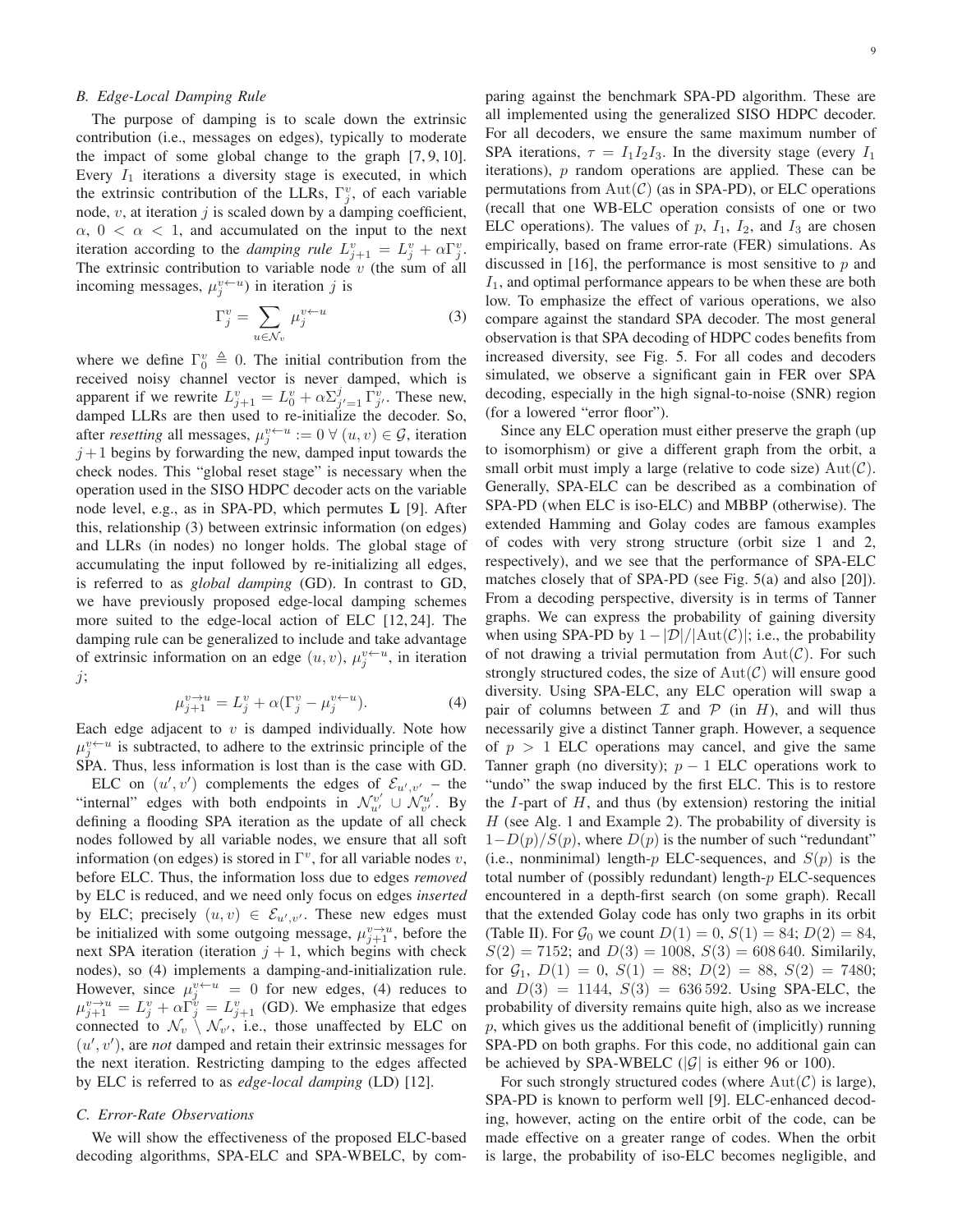

Fig. 5. Simulation results. Each SNR point is simulated until at least 100 frame-error events are observed (otherwise, error bars indicate a 95% confidence interval [25]). The union bound is calculated based on the full weight enumerator of the code. Parameters are listed as,  $(p, I_1, I_2, I_3, \alpha, T)$ .

SPA-ELC is reminiscent of an online, local-action MBBP. Consider the extremal (in terms of  $d_{\text{min}}$ ) self-dual [36, 18, 8] "R2" code [26] in Fig. 5(b). This code has a small  $Aut(\mathcal{C})$ , of size  $|\text{Aut}(\mathcal{C})| \approx n$ , which thus hampers the performance of SPA-PD. For this code, we observe a consistent gain (over the entire SNR range simulated) of SPA-ELC, especially by removing a floor effect. The optimal value of  $p$  is seen in Fig. 6(a) to be 3. The gain due to improved diversity depends on the quality of the resulting Tanner graphs. SPA decoding is sensitive to short cycles and, more generally, an increase in graph weight (number of edges). This code has a large orbit, so we can not expect all graphs to be well-suited for SPA decoding – and it is easily verifiable that they are not [16]. Especially at the low-SNR range we observe a gain by using SPA-WBELC over SPA-ELC. This demonstrates the benefit of restricting decoding to a sparse sub-orbit of the code.

As an example of a nonrandom, constructed HDPC code with a trivial  $Aut(\mathcal{C})$  we consider the [38, 19, 8] " $\mathcal{C}_{38,2}$ " code [26] in Fig. 5(c). This code is related to the " $R2$ " code, and has otherwise very similar parameters and properties. The most important practical result of this paper is that we find the same (large) gain over SPA as for " $R2$ " – despite the trivial

 $Aut(\mathcal{C})$ . This verifies the benefits of ELC-based decoding on codes less suited for SPA-PD. For this code we observe a more consistent gain for SPA-WBELC over SPA-ELC, especially at the low-SNR range. The break-off point where SPA-WBELC converges with SPA-ELC depends on the WB-ELC threshold, T. As we increase  $T$ , we allow graphs of higher weight to participate in the decoding process. Yet the search complexity of WB-ELC is obviously lower for less restrictive (i.e., higher) thresholds [16]. Eventually, as we increase  $T$  sufficiently, the weight is no longer bounded (compared to "unbounded" SPA-ELC). So, with increasing  $T$ , the break-off point is shifted to a higher SNR but the low-SNR gain is reduced, as SPA-WBELC "reduces" to SPA-ELC.

We also consider the [48, 24, 12] extended QR (EQR) code, denoted by "EQR48", as a next step from the extended Golay code but for which the orbit size is large. Correspondingly,  $Aut(\mathcal{C})$  is relatively small, containing "only" 51 888 permutations. This is nevertheless more than sufficient to ensure a strong performance of SPA-PD, which is only 0.5dB to 1dB away from optimal maximum likelihood decoding (MLD). Yet, simply by interspersing SPA iterations with  $(p = 2)$ ; see Fig. 6(b)) random ELC operations, we achieve a performance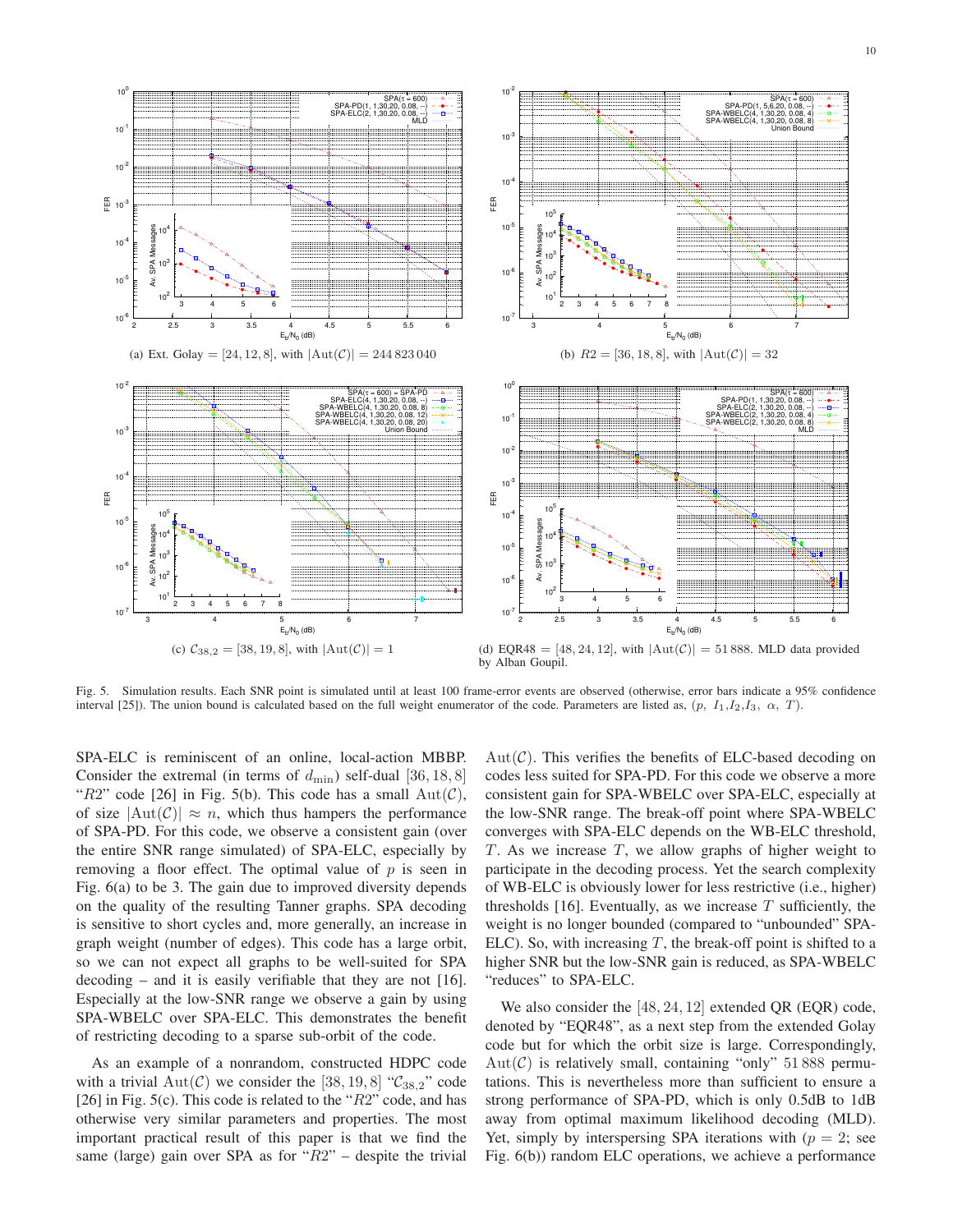

Fig. 6. Details for SPA-ELC with  $I_1 = 1$ ,  $I_2 = 30$ , and  $I_3 = 20$ . Here,  $p = 0$  denotes SPA decoding (with no damping). p may be increased to slightly reduce flooring effects.

only ∼0.25dB away from SPA-PD (and even closer below an SNR of 4dB). However, the weight increase due to ELC has an adverse effect on decoding performance, so to close this gap we use WB-ELC. The minimum weight of any graph of this code is 288, and we are able to find many distinct minimum-weight Tanner graphs (including nonisomorphic simple graphs) [16]. Fig. 5(d) shows how the peformance of SPA-WBELC depends on  $T$  in a similar way as for " $R2$ ."

We also compare against some other decoding algorithms (not included in Fig. 5). A simple scheme running SPA on seven distinct minimum-weight matrices for the extended Golay code gives an improvement over SPA [27]. We observe a performance gain of  $\sim$ 0.5dB at bit-error rate 10<sup>-4</sup> over this scheme (we still observe a gain of  $\sim$ 0.25dB when we limit SPA-ELC to  $\tau = 200$  iterations). We also observe an improvement in error-rate on this code over the more advanced MBBP algorithm, which uses 15  $n \times n$  matrices (based on cyclic shifts of minimum-weight codewords in  $C^{\perp}$ ) in a parallel (i.e., list) decoding scheme [23]. At FER  $3 \cdot 10^{-3}$  we observe a gain of ~0.2dB when using  $\tau = 600$ iterations. In addition to this improvement in performance, we also achieve a significant reduction in complexity, by avoiding parallelism, by using fewer iterations (they use a maximum of 1 050 iterations), and by avoiding the storage (in memory) of redundant parity-check matrices.

## *D. Complexity Observations*

We also report on simulations to determine the average complexity of the various decoding algorithms. The SPA-ELC and SPA-WBELC decoders use a systematic matrix and modify the corresponding graph during decoding, whereas the SPA and SPA-PD decoders use a single, optimized (reducedweight) nonsystematic matrix. Since the weight varies under ELC decoding, the complexity cannot be reported simply in terms of the average number of iterations per codeword. However, the complexity of all stages of SPA decoding and of the ELC operation is proportional to the number of edges involved, so decoding complexity may be measured by the average number of SPA messages [11, 28]. In terms of messages, the complexity of one (flooding) SPA iteration is  $2(|\mathcal{G}| + n - k) = 2(k\overline{\gamma} + n - k)$ . For the following argument, we assume that  $k = n - k$ . At "50% weight" the complexity of one SPA iteration is  $2k(7 + 1) = 2k(k/2 + 1) = k^2 + 2k$ ,

which is significantly higher (by at least a factor of 4) than the ELC complexity,  $k^2/4 - k + 1$ , from (2). As such, we do not take the overhead of applying ELC operations into account in the comparisons.

For complexity, we observe the desired effect of bounding the weight increase due to ELC. Fig. 5 (inset plots) indicates a general trend where the SPA-PD decoder has the lowest complexity, while the SPA is the most complex decoder. As these two algorithms use the exact same graph (for a given code), any difference must be entirely in terms of number of iterations used per codeword. In other words, this shows how the SPA-PD is an important benchmark, as it gives an improvement in both FER and complexity. Similarily, our proposed SPA-WBELC algorithm also gives an improvement in complexity, over SPA and SPA-ELC, and is not far from this benchmark. The complexity improvement over SPA-ELC is a direct benefit obtained from bounding weight.

The complexity of finding WB-ELC operations, given a graph and a threshold, is analyzed theoretically and empiricially in [16]. However, for practical use in the SPA-WBELC decoding algorithm, the search may be terminated upon finding the first occurrence of a WB-ELC operation. Simulations show that finding a random depth-2 WB-ELC operation on the "EQR48" code with  $T = 8$  requires only an average of 150 edges checked per iteration (where each "check" corresponds roughly to one ELC operation). This drops to 50 edges for  $T = 12$ , and 20 edges for  $T = 16$ . For comparison, Gaussian elimination (as used in [7] and [24]) can be implemented using  $n - k = 24$  ELC operations [16]. So this is not an unmanageable overhead, and we also assume better heuristics can be designed.

#### **CONCLUSION**

In this work, we have presented a mapping from a Tanner graph to a bipartite simple graph so as to facilitate the use of a graph operation known as ELC during iterative, graphbased decoding. ELC modifies locally the structure (i.e., the edges) of a graph, without changing the associated code, thus generating the entire orbit (all systematic parity-check matrices) of the code. We have identified and described how ELC may induce graph isomorphism, and how this is linked to code automorphism, i.e., to  $Aut(\mathcal{C})$ . We have also defined a notion of Tanner graph isomorphism (row-equivalence of parity-check matrices), and shown the relationship to the corresponding trivial (in terms of decoding) subgroup of  $Aut(\mathcal{C})$ . This gives a natural relationship with SPA-PD (a state-ofthe-art decoding algorithm for HDPC codes) which improves decoding by employing random permutations from  $Aut(\mathcal{C})$ during decoding.

The concept of isomorphic ELC operations has been generalized to a weight-bounding application of ELC, WB-ELC. All possible instances of WB-ELC due to single and double application of ELC on a graph are classified, where we show that all double instances occur on adjacent edges. This locality improves search time. We described the usage of ELC (and WB-ELC) to improve iterative SISO decoding of HDPC codes. Generally, the orbit of a code contains many matrices which